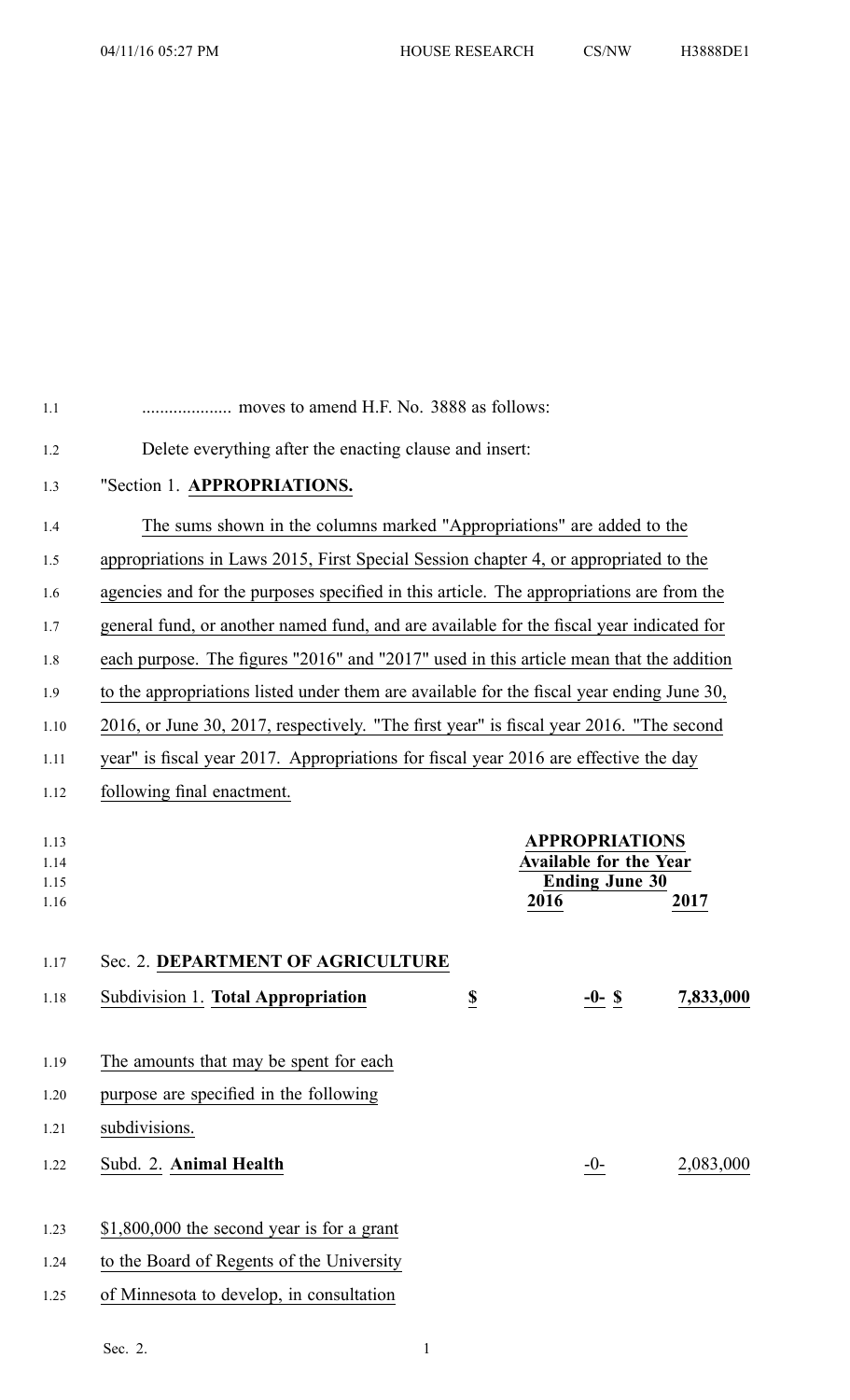| 2.2<br>2.3<br>2.4<br>2.5<br>2.6 | the Board of Animal Health, a software<br>tool or application through the Veterinary |       |           |
|---------------------------------|--------------------------------------------------------------------------------------|-------|-----------|
|                                 |                                                                                      |       |           |
|                                 |                                                                                      |       |           |
|                                 | Diagnostic Laboratory that empowers                                                  |       |           |
|                                 | veterinarians and producers to understand                                            |       |           |
|                                 | the movement of unique pathogen strains in                                           |       |           |
| 2.7                             | livestock and poultry production systems,                                            |       |           |
| 2.8                             | monitor antibiotic resistance, and implement                                         |       |           |
| 2.9                             | effective biosecurity measures that promote                                          |       |           |
| 2.10                            | animal health and limit production losses.                                           |       |           |
| 2.11                            | This is a onetime appropriation available                                            |       |           |
| 2.12                            | until June 30, 2019.                                                                 |       |           |
| 2.13                            | \$283,000 the second year is for a grant                                             |       |           |
| 2.14                            | to the Board of Regents of the University                                            |       |           |
| 2.15                            | of Minnesota to maintain and increase                                                |       |           |
| 2.16                            | animal disease testing capacity through the                                          |       |           |
| 2.17                            | purchase of veterinary diagnostic laboratory                                         |       |           |
| 2.18                            | equipment. This is a onetime appropriation.                                          |       |           |
| 2.19                            | Subd. 3. Farm Safety                                                                 | $-0-$ | 250,000   |
| 2.20                            | \$250,000 the second year is for the tractor                                         |       |           |
| 2.21                            | rollover protection pilot program. This is a                                         |       |           |
| 2.22                            | onetime appropriation.                                                               |       |           |
| 2.23<br>2.24                    | Subd. 4. Agriculture Laboratory and<br><b>Emergency Response</b>                     | $-0-$ | 5,550,000 |
| 2.25                            | \$2,218,000 the second year is for equipment                                         |       |           |
| 2.26                            | and instruments for the Department of                                                |       |           |
| 2.27                            | Agriculture laboratory. This is a onetime                                            |       |           |
| 2.28                            | appropriation available until June 30, 2022.                                         |       |           |
| 2.29                            | \$3,332,000 the second year is for transfer                                          |       |           |
| 2.30                            | to the agricultural emergency account in the                                         |       |           |
| 2.31                            | agricultural fund. This is a onetime transfer.                                       |       |           |

# 2.32 Sec. 3. **[17.055] AGRICULTURAL EMERGENCY ACCOUNT;** 2.33 **APPROPRIATION.**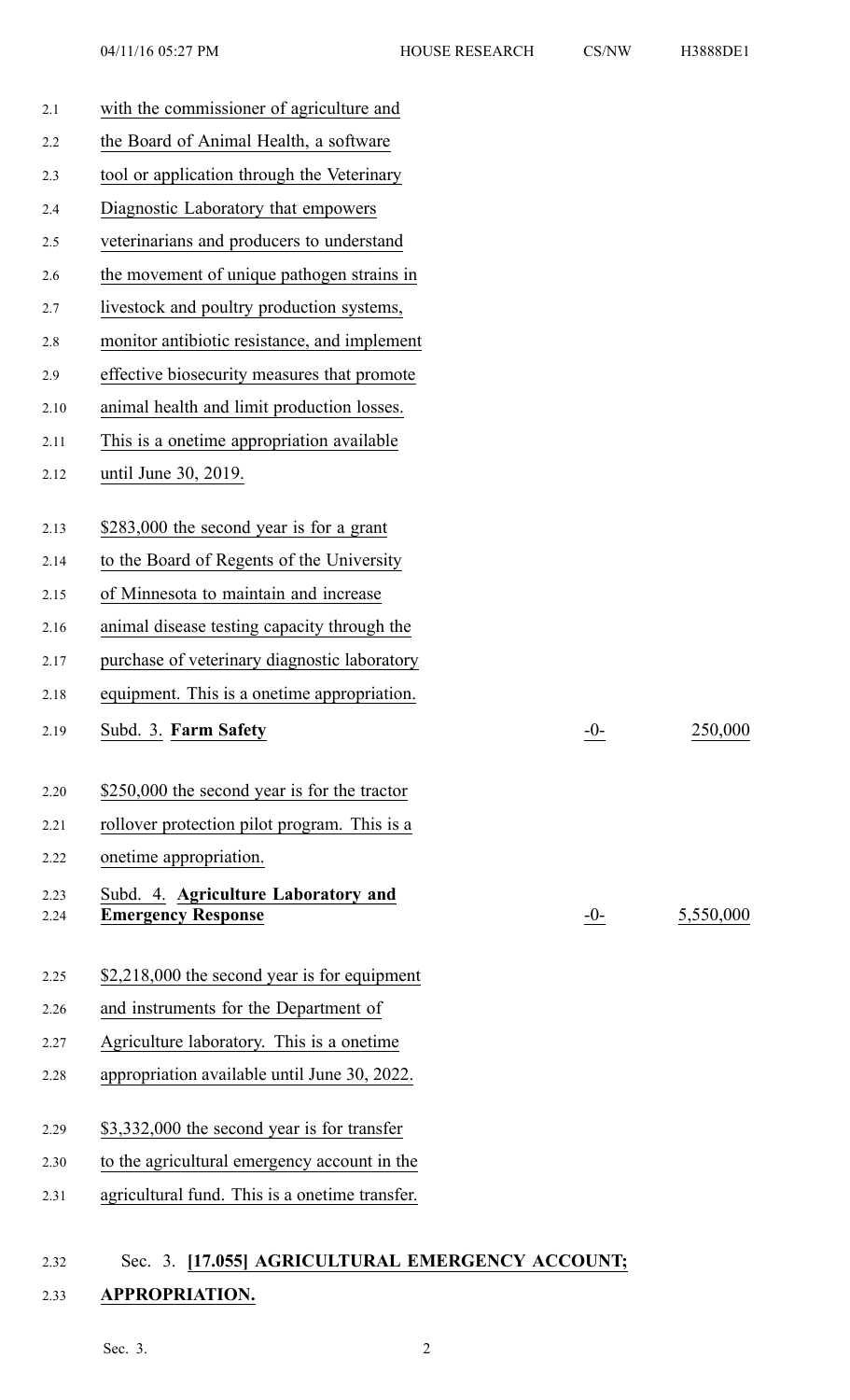| 3.1  | Subdivision 1. Establishment; appropriation. An agricultural emergency account               |
|------|----------------------------------------------------------------------------------------------|
| 3.2  | is established in the agricultural fund. Money in the account, including interest, is        |
| 3.3  | appropriated to the commissioner for emergency response and preparedness activities          |
| 3.4  | for agricultural emergencies affecting producers of livestock, poultry, crops, or other      |
| 3.5  | agricultural products. Eligible uses include, but are not limited to, purchasing necessary   |
| 3.6  | equipment and reimbursing costs incurred by local units of government that are not           |
| 3.7  | eligible for reimbursement from other sources.                                               |
| 3.8  | Subd. 2. Transfer authorized. The commissioner may transfer money in the                     |
| 3.9  | account to the Board of Animal Health, other state agencies, or the University of            |
| 3.10 | Minnesota for purposes of subdivision 1.                                                     |
| 3.11 | Subd. 3. Annual report. No later than February 1 each year, the commissioner                 |
| 3.12 | must report activities and expenditures under this section to the legislative committees     |
| 3.13 | and divisions with jurisdiction over agriculture finance.                                    |
|      |                                                                                              |
| 3.14 | Sec. 4. Minnesota Statutes 2014, section 17.117, subdivision 11a, is amended to read:        |
| 3.15 | Subd. 11a. Eligible projects. All projects that remediate or mitigate adverse                |
| 3.16 | environmental impacts are eligible if:                                                       |
| 3.17 | (1) the project is eligible under the allocation agreement and funding sources               |
| 3.18 | designated by the local government unit to finance the project; and                          |
| 3.19 | (2) manure management projects remediate or mitigate impacts from facilities with            |
| 3.20 | less than 1,000 animal units as defined in Minnesota Rules, chapter 7020; and                |
| 3.21 | (3) drinking water projects remediate the adverse environmental impacts or presence          |
| 3.22 | of contaminants in private well water and implement best management practices to             |
| 3.23 | achieve the drinking water standards under chapter 103H or contained in Code of Federal      |
| 3.24 | Regulations, title 40, parts 141 and 143, as amended.                                        |
|      |                                                                                              |
| 3.25 | Sec. 5. [17.119] TRACTOR ROLLOVER PROTECTION PILOT GRANT                                     |
| 3.26 | PROGRAM.                                                                                     |
| 3.27 | Subdivision 1. Grants; eligibility. (a) The commissioner must award cost-share               |
| 3.28 | grants to Minnesota farmers who retrofit eligible tractors with eligible rollover protective |
| 3.29 | structures. Grants are limited to 70 percent of the farmer's documented cost to purchase,    |
| 3.30 | ship, and install an eligible rollover protective structure. The commissioner must increase  |
| 3.31 | the grant award amount over the 70 percent grant limitation requirement if necessary to      |
| 3.32 | limit a farmer's cost per tractor to no more than \$500.                                     |
| 3.33 | (b) A rollover protective structure is eligible if it meets or exceeds SAE International     |
| 3.34 | standard J2194.                                                                              |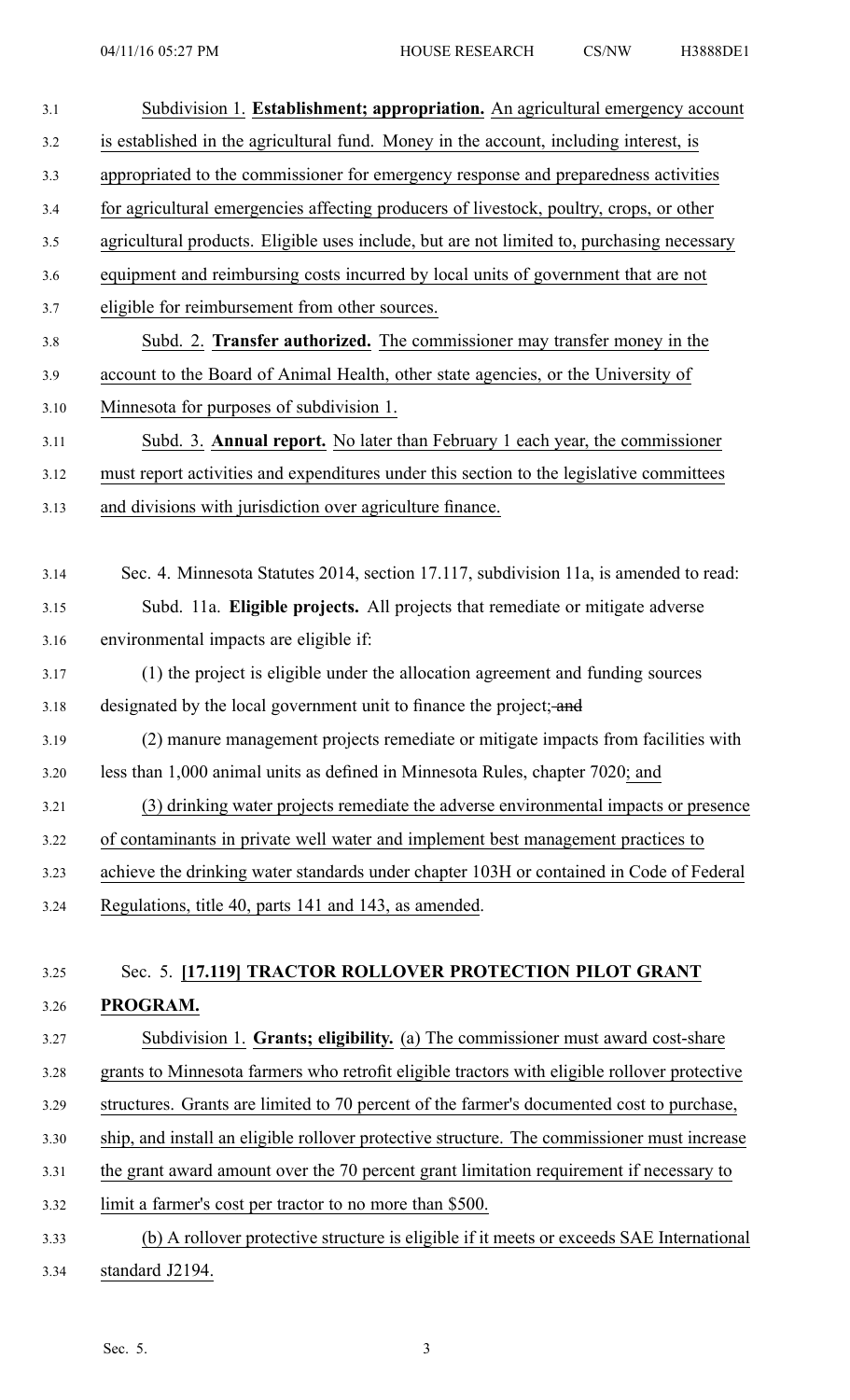# 4.1 (c) A tractor is eligible if the tractor was built before 1987. 4.2 Subd. 2. **Promotion; administration.** The commissioner may spend up to 20 4.3 percen<sup>t</sup> of total program dollars each fiscal year to promote the program to Minnesota 4.4 farmers. The commissioner must minimize administrative costs by cooperating with the 4.5 New York Center for Agricultural Medicine and Health to administer the gran<sup>t</sup> program. 4.6 Subd. 3. **Nonstate funds; appropriation.** The commissioner must solicit 4.7 contributions from nonstate sources to supplement state appropriations for this program. 4.8 Funds received under this subdivision are appropriated to the commissioner for purposes 4.9 of this section.

4.10 Subd. 4. **Expiration.** This section expires on June 30, 2019.

4.11 Sec. 6. Minnesota Statutes 2014, section 18B.26, subdivision 3, is amended to read: 4.12 Subd. 3. **Registration application and gross sales fee.** (a) For an agricultural 4.13 pesticide, <sup>a</sup> registrant shall pay an annual registration application fee for each agricultural 4.14 pesticide of \$350. The fee is due by December 31 preceding the year for which the 4.15 application for registration is made. The fee is nonrefundable.

4.16 (b) For <sup>a</sup> nonagricultural pesticide, <sup>a</sup> registrant shall pay <sup>a</sup> minimum annual 4.17 registration application fee for each nonagricultural pesticide of \$350. The fee is due 4.18 by December 31 preceding the year for which the application for registration is made. 4.19 The fee is nonrefundable. The If the registrant had annual gross sales of more than 4.20  $\frac{$70,000}{\text{for the nonagricultural persistence in the preceding calendar year, the registration of a}$ 4.21 **nonagricultural pesticide** shall pay, in addition to the \$350 minimum fee, a fee of equal to 4.22 0.5 percen<sup>t</sup> of that portion of the annual gross sales over \$70,000. For purposes of this 4.23 subdivision, gross sales includes both of the nonagricultural pesticide sold in the state and 4.24 the annual gross sales of the nonagricultural pesticide sold into the state for use in this 4.25 state. No additional fee is required if the fee due amount based on percen<sup>t</sup> of annual 4.26 gross sales of <sup>a</sup> nonagricultural pesticide is less than \$10. The registrant shall secure 4.27 sufficient sales information of nonagricultural pesticides distributed into this state from 4.28 distributors and dealers, regardless of distributor location, to make <sup>a</sup> determination. Sales 4.29 of nonagricultural pesticides in this state and sales of nonagricultural pesticides for use in 4.30 this state by out-of-state distributors are not exemp<sup>t</sup> and must be included in the registrant's 4.31 annual report, as required under paragraph (g), and fees shall be paid by the registrant based 4.32 upon those reported sales. Sales of nonagricultural pesticides in the state for use outside of 4.33 the state are exemp<sup>t</sup> from the gross sales fee in this paragraph if the registrant properly 4.34 documents the sale location and distributors. A registrant paying more than the minimum 4.35 fee shall pay the balance due by March 1 based on the gross sales of the nonagricultural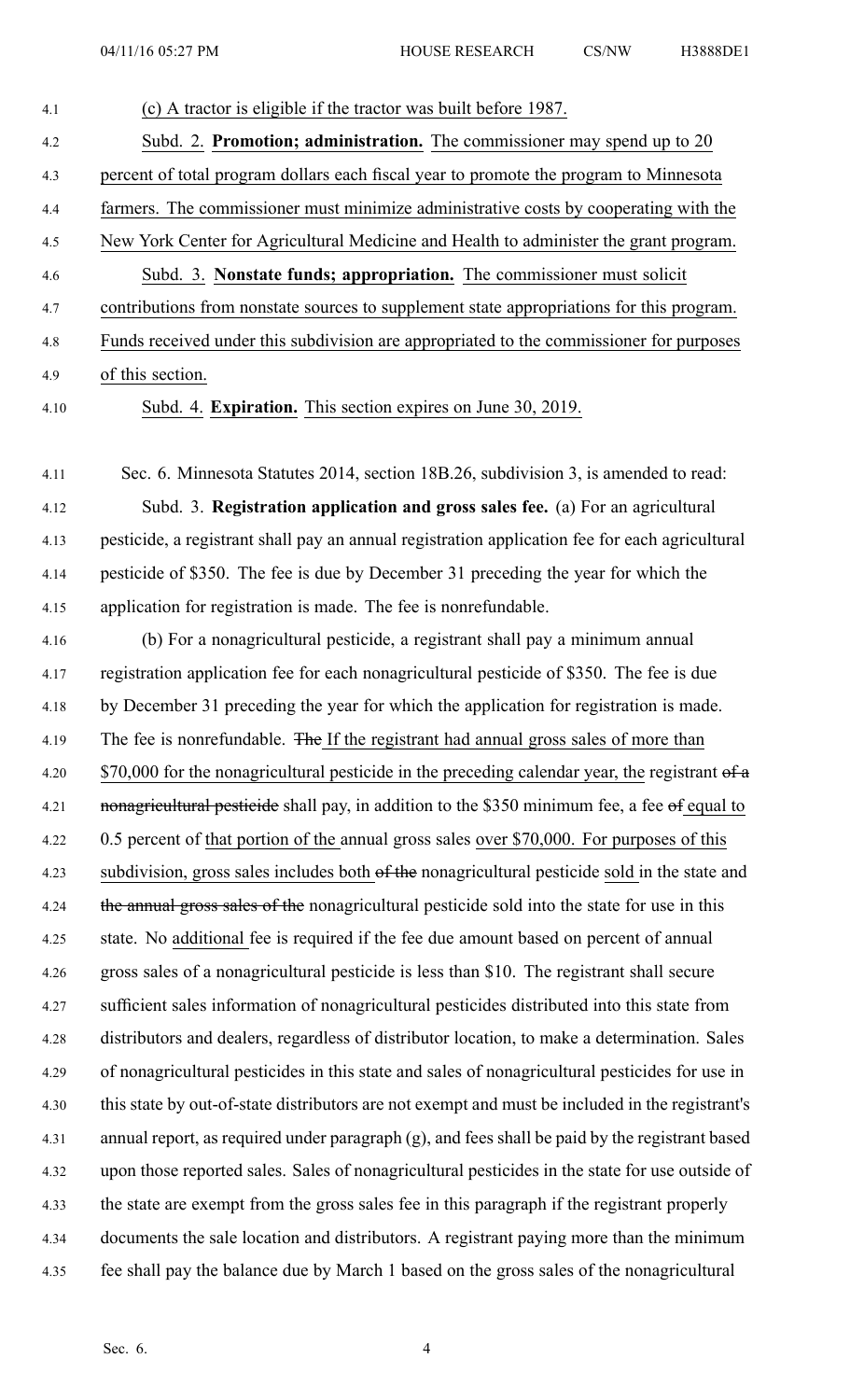5.1 pesticide by the registrant for the preceding calendar year. A pesticide determined by the 5.2 commissioner to be <sup>a</sup> sanitizer or disinfectant is exemp<sup>t</sup> from the gross sales fee.

- 5.3 (c) For agricultural pesticides, <sup>a</sup> licensed agricultural pesticide dealer or licensed 5.4 pesticide dealer shall pay <sup>a</sup> gross sales fee of 0.55 percen<sup>t</sup> of annual gross sales of the 5.5 agricultural pesticide in the state and the annual gross sales of the agricultural pesticide 5.6 sold into the state for use in this state.
- 5.7 (d) In those cases where <sup>a</sup> registrant first sells an agricultural pesticide in or into the 5.8 state to <sup>a</sup> pesticide end user, the registrant must first obtain an agricultural pesticide dealer 5.9 license and is responsible for paymen<sup>t</sup> of the annual gross sales fee under paragraph (c), 5.10 record keeping under paragraph (i), and all other requirements of section 18B.316.
- 5.11 (e) If the total annual revenue from fees collected in fiscal year 2011, 2012, or 2013, 5.12 by the commissioner on the registration and sale of pesticides is less than \$6,600,000, the 5.13 commissioner, after <sup>a</sup> public hearing, may increase proportionally the pesticide sales and 5.14 product registration fees under this chapter by the amount necessary to ensure this level 5.15 of revenue is achieved. The authority under this section expires on June 30, 2014. The 5.16 commissioner shall repor<sup>t</sup> any fee increases under this paragraph 60 days before the fee 5.17 change is effective to the senate and house of representatives agriculture budget divisions.
- 5.18 (f) An additional fee of 50 percen<sup>t</sup> of the registration application fee must be paid by 5.19 the applicant for each pesticide to be registered if the application is <sup>a</sup> renewal application 5.20 that is submitted after December 31.
- 5.21 (g) A registrant must annually repor<sup>t</sup> to the commissioner the amount, type and 5.22 annual gross sales of each registered nonagricultural pesticide sold, offered for sale, or 5.23 otherwise distributed in the state. The repor<sup>t</sup> shall be filed by March 1 for the previous 5.24 year's registration. The commissioner shall specify the form of the repor<sup>t</sup> or approve 5.25 the method for submittal of the repor<sup>t</sup> and may require additional information deemed 5.26 necessary to determine the amount and type of nonagricultural pesticide annually 5.27 distributed in the state. The information required shall include the brand name, United 5.28 States Environmental Protection Agency registration number, and amount of each 5.29 nonagricultural pesticide sold, offered for sale, or otherwise distributed in the state, but 5.30 the information collected, if made public, shall be reported in <sup>a</sup> manner which does not 5.31 identify <sup>a</sup> specific brand name in the report.
- 5.32 (h) A licensed agricultural pesticide dealer or licensed pesticide dealer must annually 5.33 repor<sup>t</sup> to the commissioner the amount, type, and annual gross sales of each registered 5.34 agricultural pesticide sold, offered for sale, or otherwise distributed in the state or into the 5.35 state for use in the state. The repor<sup>t</sup> must be filed by January 31 for the previous year's 5.36 sales. The commissioner shall specify the form, contents, and approved electronic method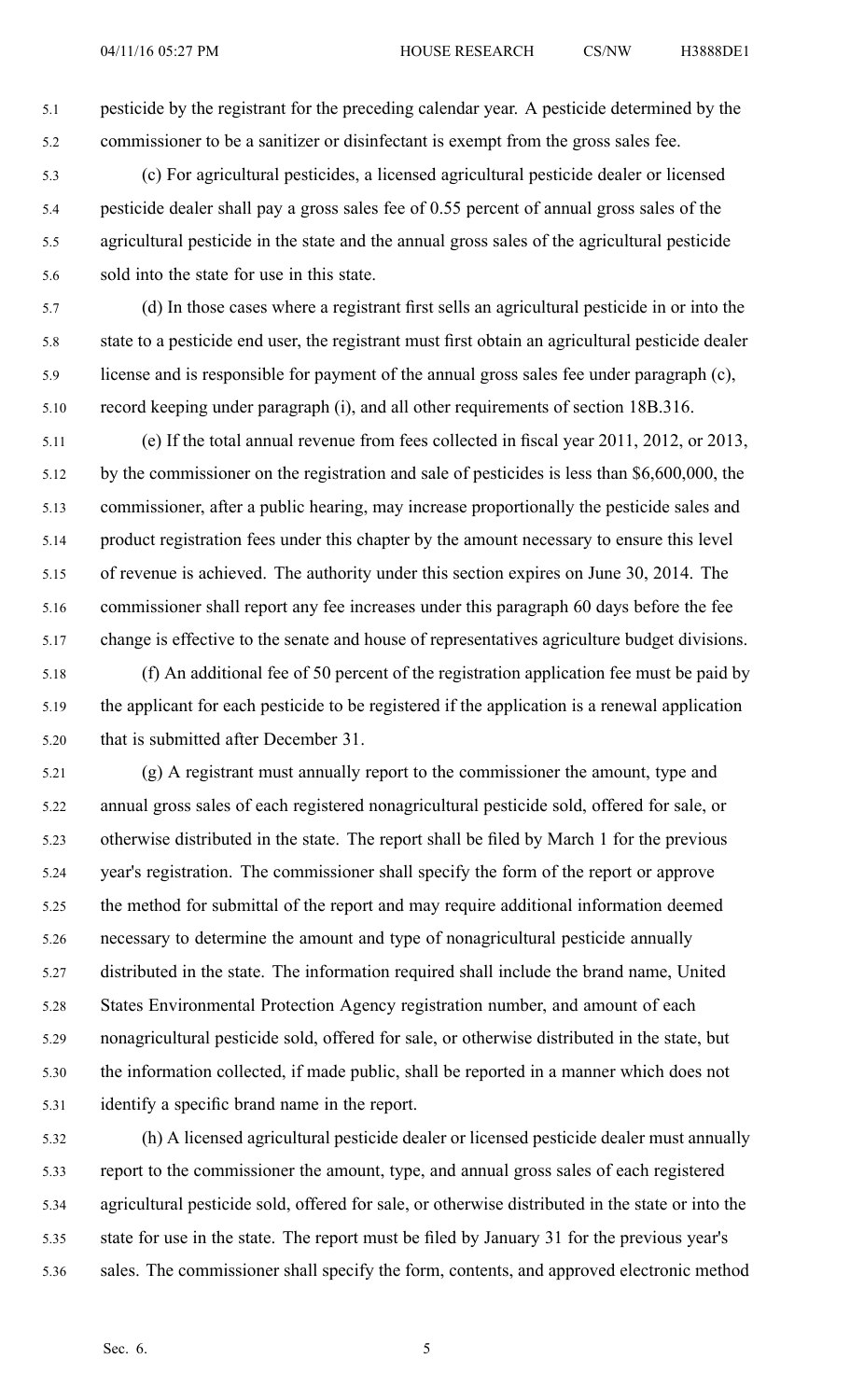6.1 for submittal of the repor<sup>t</sup> and may require additional information deemed necessary to 6.2 determine the amount and type of agricultural pesticide annually distributed within the 6.3 state or into the state. The information required must include the brand name, United States 6.4 Environmental Protection Agency registration number, and amount of each agricultural 6.5 pesticide sold, offered for sale, or otherwise distributed in the state or into the state.

6.6 (i) A person who registers <sup>a</sup> pesticide with the commissioner under paragraph (b), 6.7 or <sup>a</sup> registrant under paragraph (d), shall keep accurate records for five years detailing 6.8 all distribution or sales transactions into the state or in the state and subject to <sup>a</sup> fee and 6.9 surcharge under this section.

6.10 (j) The records are subject to inspection, copying, and audit by the commissioner 6.11 and must clearly demonstrate proof of paymen<sup>t</sup> of all applicable fees and surcharges 6.12 for each registered pesticide product sold for use in this state. A person who is located 6.13 outside of this state must maintain and make available records required by this subdivision 6.14 in this state or pay all costs incurred by the commissioner in the inspecting, copying, or 6.15 auditing of the records.

6.16 (k) The commissioner may adopt by rule regulations that require persons subject 6.17 to audit under this section to provide information determined by the commissioner to be 6.18 necessary to enable the commissioner to perform the audit.

6.19 (l) A registrant who is required to pay more than the minimum fee for any pesticide 6.20 under paragraph (b) must pay <sup>a</sup> late fee penalty of \$100 for each pesticide application fee 6.21 paid after March 1 in the year for which the license is to be issued.

6.22 Sec. 7. Minnesota Statutes 2014, section 41A.12, subdivision 2, is amended to read: 6.23 Subd. 2. **Activities authorized.** For the purposes of this program, the commissioner 6.24 may issue grants, loans, or other forms of financial assistance. Eligible activities include, 6.25 but are not limited to, grants to livestock producers under the livestock investment gran<sup>t</sup> 6.26 program under section 17.118, bioenergy awards made by the NextGen Energy Board 6.27 under section 41A.105, cost-share grants for the installation of biofuel blender pumps, and 6.28 financial assistance to suppor<sup>t</sup> other rural economic infrastructure activities.

6.29 Sec. 8. Minnesota Statutes 2015 Supplement, section 41A.14, is amended to read:

## 6.30 **41A.14 AGRICULTURE RESEARCH, EDUCATION, EXTENSION, AND** 6.31 **TECHNOLOGY TRANSFER GRANT PROGRAM.**

6.32 Subdivision 1. **Duties; grants.** The agriculture research, education, extension, and 6.33 technology transfer gran<sup>t</sup> program is created. The purpose of the gran<sup>t</sup> program is to 6.34 provide investments that will most efficiently achieve long-term agricultural productivity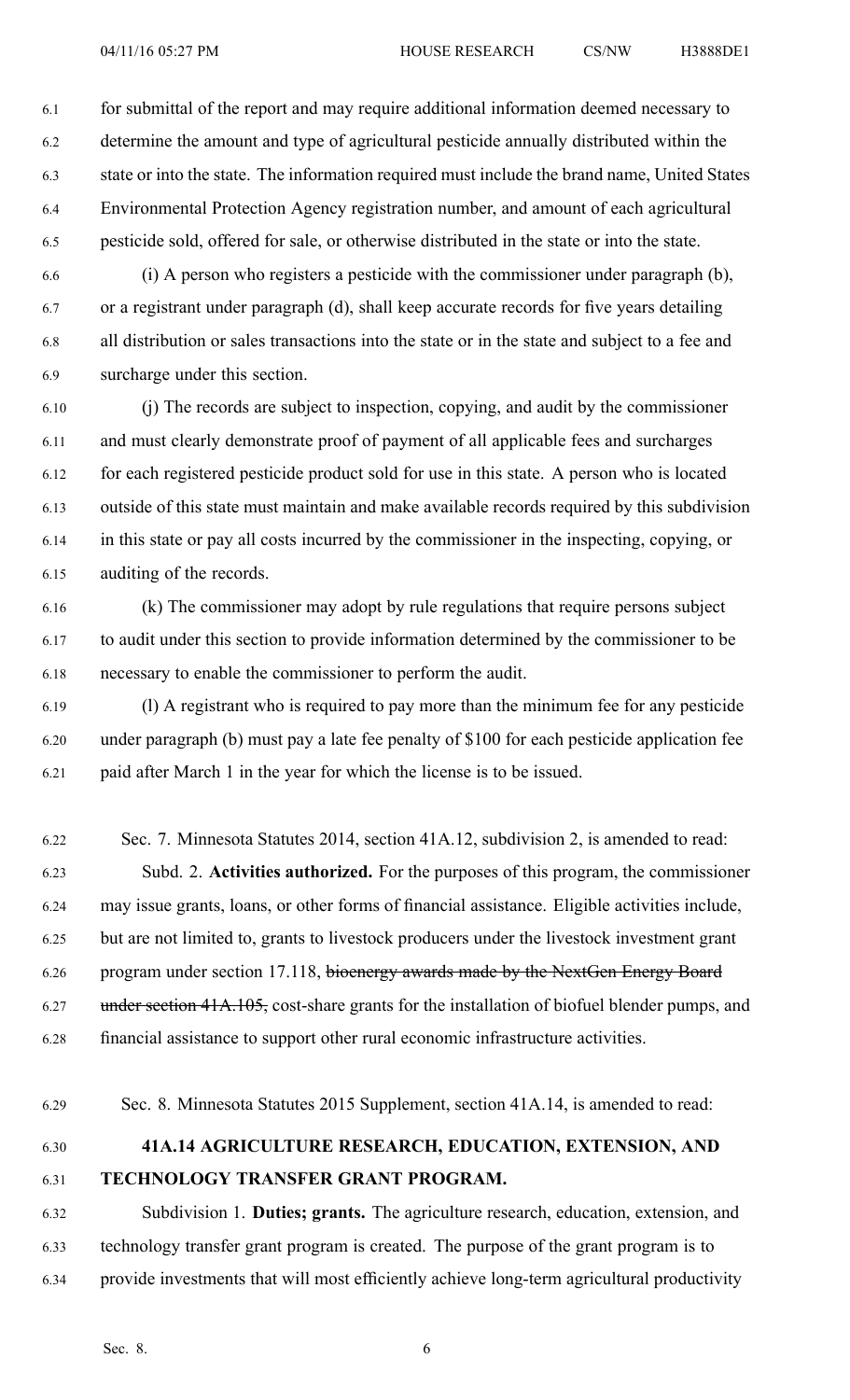| 7.1  | increases through improved infrastructure, vision, and accountability. The scope and       |
|------|--------------------------------------------------------------------------------------------|
| 7.2  | intent of the grants, to the extent possible, shall provide for a long-term base funding   |
| 7.3  | that allows the research grantee to continue the functions of the research, education, and |
| 7.4  | extension, and technology transfer efforts to a practical conclusion. Priority for grants  |
| 7.5  | shall be given to human infrastructure. The commissioner shall provide grants for:         |
| 7.6  | (1) agricultural research, extension, and technology transfer needs and recipients         |
| 7.7  | including agricultural research and extension at the University of Minnesota, research and |
| 7.8  | outreach centers, the College of Food, Agricultural and Natural Resource Sciences, the     |
| 7.9  | Minnesota Agricultural Experiment Station, University of Minnesota Extension Service,      |
| 7.10 | the University of Minnesota Veterinary School, the Veterinary Diagnostic Laboratory,       |
| 7.11 | the Stakman-Borlaug Center, and the Minnesota Agriculture Fertilizer Research and          |
| 7.12 | Education Council; for use by any of the following:                                        |
| 7.13 | (i) the College of Food, Agricultural, and Natural Resource Sciences;                      |
| 7.14 | (ii) the Minnesota Agricultural Experiment Station;                                        |
| 7.15 | (iii) the University of Minnesota Extension Service;                                       |
| 7.16 | (iv) the University of Minnesota Veterinary School;                                        |
| 7.17 | (v) the Veterinary Diagnostic Laboratory; or                                               |
| 7.18 | (vi) the Stakman-Borlaug Center;                                                           |
|      |                                                                                            |
| 7.19 | (2) agriculture rapid response for plant and animal diseases and pests; and                |
| 7.20 | (3) agricultural education including but not limited to the Minnesota Agriculture          |
| 7.21 | Education Leadership Council, farm business management, mentoring programs, graduate       |
| 7.22 | debt forgiveness, and high school programs.                                                |
| 7.23 | Subd. 2. Advisory panel. (a) In awarding grants under this section, the                    |
| 7.24 | commissioner and a representative of the College of Food, Agricultural and Natural         |
| 7.25 | Resource Sciences at the University of Minnesota must consult with an advisory panel       |
| 7.26 | consisting of the following stakeholders:                                                  |
| 7.27 | (1) a representative of the College of Food, Agricultural and Natural Resource             |
| 7.28 | Sciences at the University of Minnesota;                                                   |
| 7.29 | $(2)$ (1) a representative of the Minnesota State Colleges and Universities system;        |
| 7.30 | $\left(\frac{1}{2}\right)$ (2) a representative of the Minnesota Farm Bureau;              |
| 7.31 | $(4)$ (3) a representative of the Minnesota Farmers Union;                                 |
| 7.32 | $(5)$ (4) a person representing agriculture industry statewide;                            |
| 7.33 | $(6)$ (5) a representative of each of the state commodity councils organized under         |
| 7.34 | section 17.54 and the Minnesota Pork Board;                                                |
| 7.35 | $(7)$ (6) a person representing an association of primary manufacturers of forest          |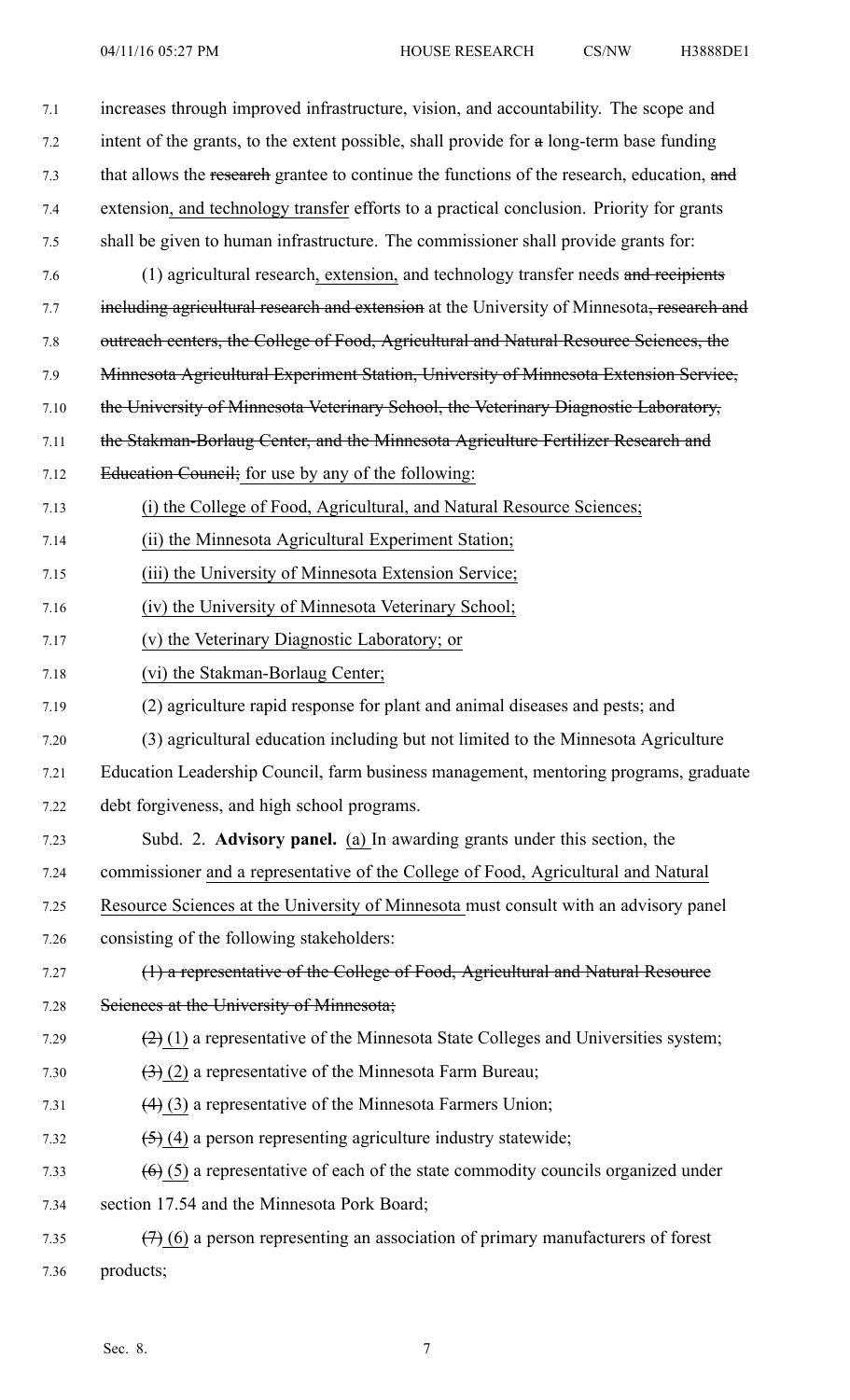8.3 conservation organizations.

- 8.4 (b) Members under paragraph (a), clauses (1) to (3) and (5), shall be chosen by their 8.5 respective organizations. 8.6 Subd. 3. **Account.** An agriculture research, education, extension, and technology 8.7 transfer account is created in the agricultural fund in the state treasury. The account 8.8 consists of money received in the form of gifts, grants, reimbursement, or appropriations 8.9 from any source for any of the purposes provided in subdivision 1, and any interest or 8.10 earnings of the account. Money in the account is appropriated to the commissioner of 8.11 agriculture for the purposes under subdivision 1. 8.12 **EFFECTIVE DATE.** This section is effective the day following final enactment. 8.13 Sec. 9. Minnesota Statutes 2015 Supplement, section 41A.15, subdivision 2, is 8.14 amended to read: 8.15 Subd. 2. **Advanced biofuel.** "Advanced biofuel" has the meaning givenmeans 8.16 advanced biofuel as defined in section 239.051, subdivision 1a, and biobutanol. 8.17 Sec. 10. Minnesota Statutes 2015 Supplement, section 41A.15, is amended by adding <sup>a</sup> 8.18 subdivision to read: 8.19 Subd. 2a. **Biobased content.** "Biobased content" means <sup>a</sup> chemical, polymer, 8.20 monomer, or plastic that is not sold primarily for use as food, feed, or fuel and that has <sup>a</sup> 8.21 biobased percentage of at least 51 percen<sup>t</sup> as determined by testing representative samples 8.22 using American Society for Testing and Materials specification D6866. 8.23 Sec. 11. Minnesota Statutes 2015 Supplement, section 41A.15, is amended by adding <sup>a</sup> 8.24 subdivision to read: 8.25 Subd. 2b. **Biobased formulated product.** "Biobased formulated product" means 8.26 <sup>a</sup> product that is not sold primarily for use as food, feed, or fuel and that has <sup>a</sup> biobased 8.27 content percentage of at least ten percen<sup>t</sup> as determined by testing representative samples 8.28 using American Society for Testing and Materials specification D6866, or that contains 8.29 <sup>a</sup> biobased chemical constituent that displaces <sup>a</sup> known hazardous or toxic constituent 8.30 previously used in the product formulation. 8.31 Sec. 12. Minnesota Statutes 2015 Supplement, section 41A.15, is amended by adding <sup>a</sup> 8.32 subdivision to read:
- 8.1  $(8)(7)$  a person representing organic or sustainable agriculture; and

8.2  $(9)$  (8) a person representing statewide environment and natural resource

Sec. 12. 8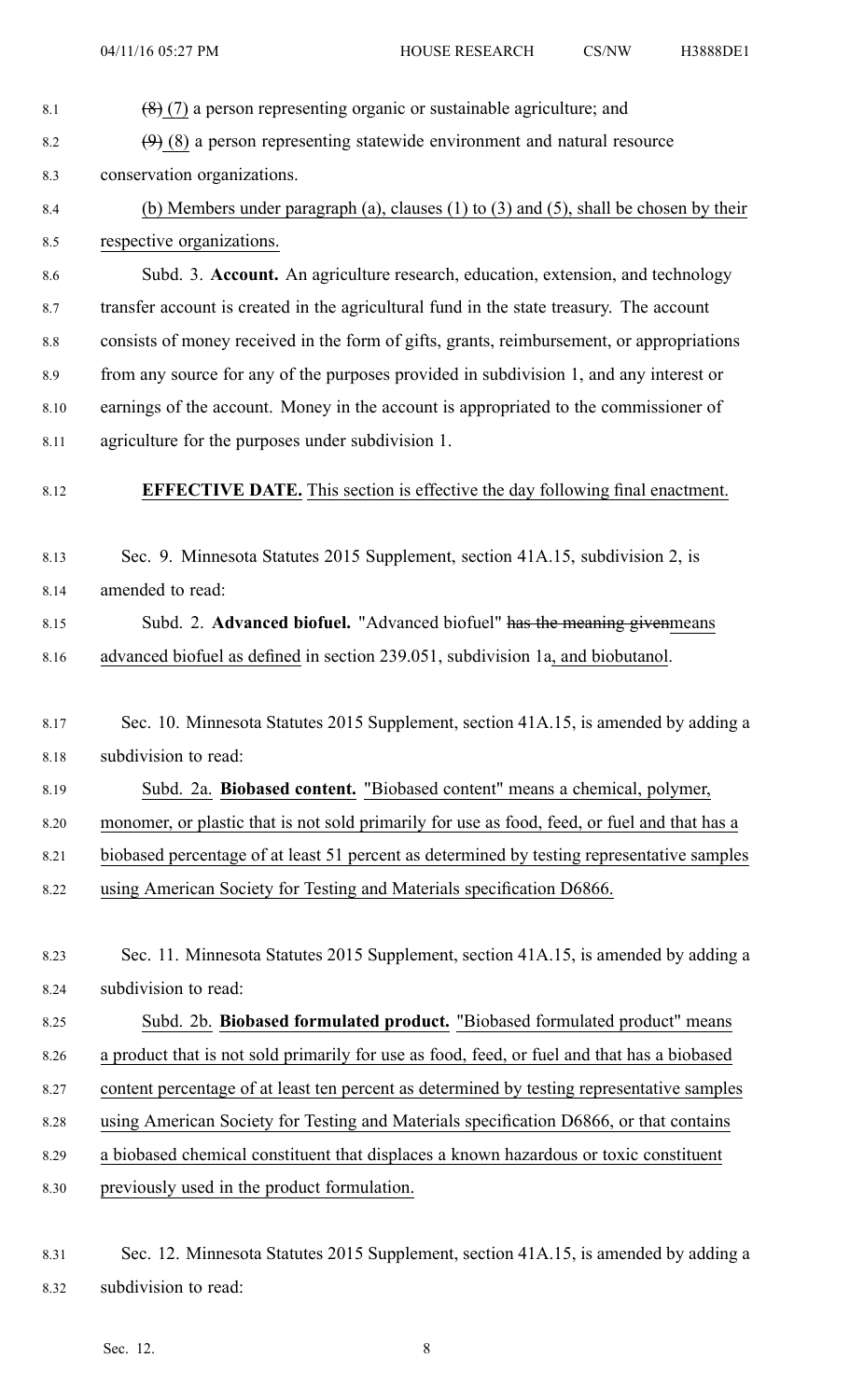| 9.1  | Subd. 2c. Biobutanol. "Biobutanol" means fermentation isobutyl alcohol that is              |
|------|---------------------------------------------------------------------------------------------|
| 9.2  | derived from agricultural products, including potatoes, cereal grains, cheese whey, and     |
| 9.3  | sugar beets; forest products; or other renewable resources, including residue and waste     |
| 9.4  | generated from the production, processing, and marketing of agricultural products, forest   |
| 9.5  | products, and other renewable resources.                                                    |
|      |                                                                                             |
| 9.6  | Sec. 13. Minnesota Statutes 2015 Supplement, section 41A.15, is amended by adding a         |
| 9.7  | subdivision to read:                                                                        |
| 9.8  | Subd. 2d. Biobutanol facility. "Biobutanol facility" means a facility at which              |
| 9.9  | biobutanol is produced.                                                                     |
|      |                                                                                             |
| 9.10 | Sec. 14. Minnesota Statutes 2015 Supplement, section 41A.15, is amended by adding a         |
| 9.11 | subdivision to read:                                                                        |
| 9.12 | Subd. 9a. Quarterly. "Quarterly" means any of the following three-month intervals           |
| 9.13 | in a calendar year: January through March, April through June, July through September,      |
| 9.14 | or October through December.                                                                |
|      |                                                                                             |
| 9.15 | Sec. 15. Minnesota Statutes 2015 Supplement, section 41A.15, subdivision 10, is             |
| 9.16 | amended to read:                                                                            |
| 9.17 | Subd. 10. Renewable chemical. "Renewable chemical" means a chemical with                    |
| 9.18 | biobased content as defined in section 41A.105, subdivision 1a.                             |
|      |                                                                                             |
| 9.19 | Sec. 16. Minnesota Statutes 2015 Supplement, section 41A.16, subdivision 1, is              |
| 9.20 | amended to read:                                                                            |
| 9.21 | Subdivision 1. Eligibility. (a) A facility eligible for payment under this section must     |
| 9.22 | source at least 80 percent raw materials from Minnesota. If a facility is sited 50 miles or |
| 9.23 | less from the state border, raw materials may be sourced from within a 100-mile radius.     |
| 9.24 | Raw materials must be from agricultural or forestry sources or from solid waste. The        |
| 9.25 | facility must be located in Minnesota, must begin production at a specific location by June |
| 9.26 | 30, 2025, and must not begin operating above 95,000 23,750 MMbtu of annual quarterly        |
| 9.27 | biofuel production before July 1, 2015. Eligible facilities include existing companies and  |
| 9.28 | facilities that are adding advanced biofuel production capacity, or retrofitting existing   |
| 9.29 | capacity, as well as new companies and facilities. Production of conventional corn ethanol  |
| 9.30 | and conventional biodiesel is not eligible. Eligible advanced biofuel facilities must       |
| 9.31 | produce at least $95,000$ 23,750 MMbtu a year of biofuel quarterly.                         |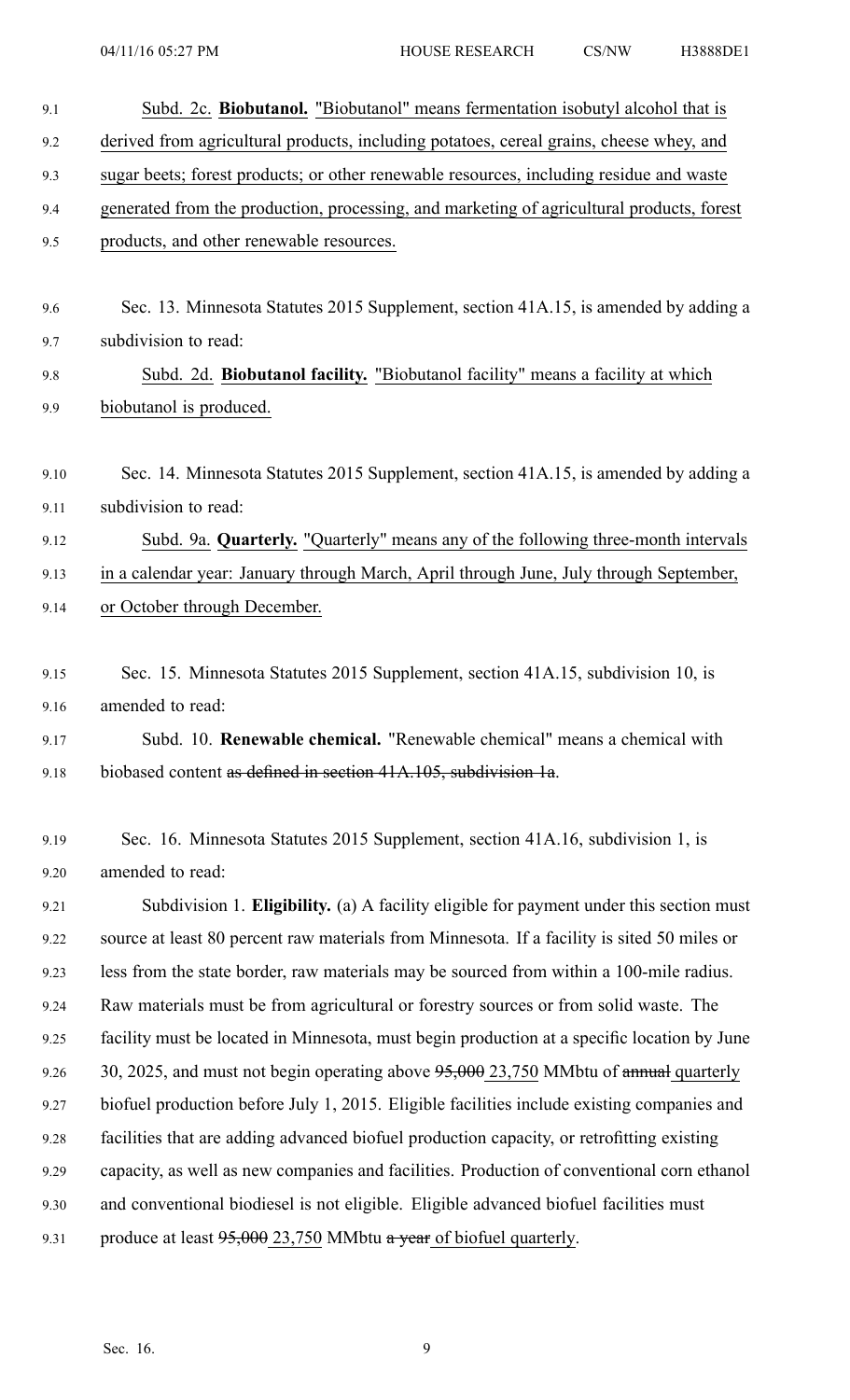10.1 (b) No payments shall be made for advanced biofuel production that occurs after 10.2 June 30, 2035, for those eligible biofuel producers under paragraph (a).

10.3 (c) An eligible producer of advanced biofuel shall not transfer the producer's 10.4 eligibility for payments under this section to an advanced biofuel facility at <sup>a</sup> different 10.5 location.

10.6 (d) A producer that ceases production for any reason is ineligible to receive 10.7 payments under this section until the producer resumes production.

10.8 (e) Renewable chemical production for which paymen<sup>t</sup> has been received under 10.9 section 41A.17, and biomass thermal production for which paymen<sup>t</sup> has been received 10.10 under section 41A.18, are not eligible for paymen<sup>t</sup> under this section.

10.11 Sec. 17. Minnesota Statutes 2015 Supplement, section 41A.17, subdivision 1, is 10.12 amended to read:

10.13 Subdivision 1. **Eligibility.** (a) A facility eligible for paymen<sup>t</sup> under this program 10.14 must source at least 80 percent biobased content, as defined in section 41A.105, 10.15 subdivision 1a, clause (1), from Minnesota. If a facility is sited 50 miles or less from the 10.16 state border, biobased content must be sourced from within <sup>a</sup> 100-mile radius. Biobased 10.17 content must be from agricultural or forestry sources or from solid waste. The facility must 10.18 be located in Minnesota, must begin production at <sup>a</sup> specific location by June 30, 2025, and 10.19 must not begin production of 3,000,000 750,000 pounds of chemicals annually quarterly 10.20 before January 1, 2015. Eligible facilities include existing companies and facilities that are 10.21 adding production capacity, or retrofitting existing capacity, as well as new companies and 10.22 facilities. Eligible renewable chemical facilities must produce at least 3,000,000 750,000 10.23 pounds per year of renewable chemicals quarterly. Renewable chemicals produced 10.24 through processes that are fully commercial before January 1, 2000, are not eligible.

10.25 (b) No payments shall be made for renewable chemical production that occurs after 10.26 June 30, 2035, for those eligible renewable chemical producers under paragraph (a).

10.27 (c) An eligible producer of renewable chemicals shall not transfer the producer's 10.28 eligibility for payments under this section to <sup>a</sup> renewable chemical facility at <sup>a</sup> different 10.29 location.

10.30 (d) A producer that ceases production for any reason is ineligible to receive 10.31 payments under this section until the producer resumes production.

10.32 (e) Advanced biofuel production for which paymen<sup>t</sup> has been received under section 10.33 41A.16, and biomass thermal production for which paymen<sup>t</sup> has been received under 10.34 section 41A.18, are not eligible for paymen<sup>t</sup> under this section.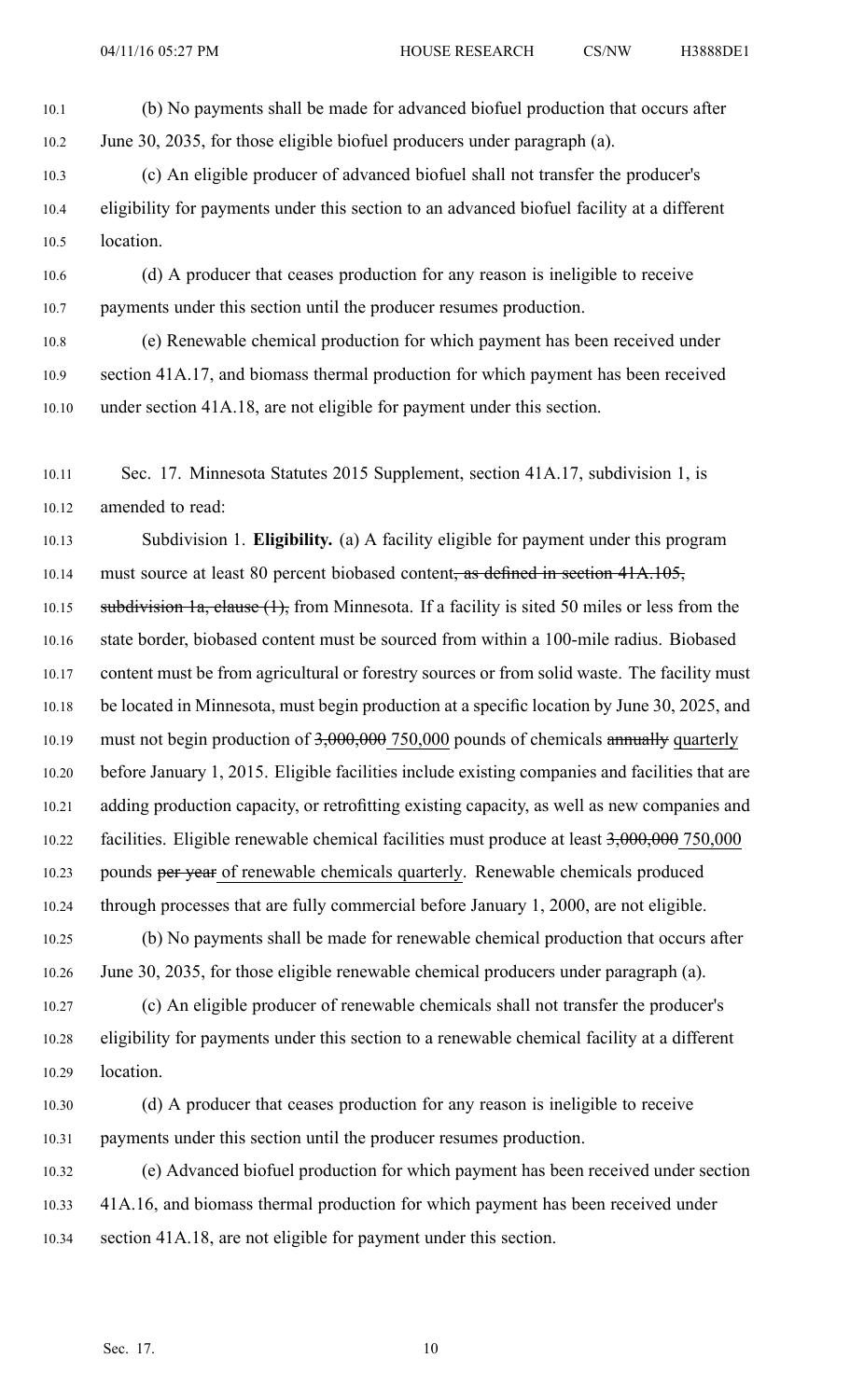- 11.1 Sec. 18. Minnesota Statutes 2015 Supplement, section 41A.17, subdivision 2, is 11.2 amended to read:
- 11.3 Subd. 2. **Payment amounts; bonus; limits.** (a) The commissioner shall make 11.4 payments to eligible producers of renewable chemicals located in the state. The amount of 11.5 the paymen<sup>t</sup> for each producer's annual production is \$0.03 per pound of sugar-derived 11.6 renewable chemical, \$0.03 per pound of cellulosic sugar, and \$0.06 per pound of 11.7 cellulosic-derived renewable chemical produced at <sup>a</sup> specific location for ten years after 11.8 the start of production.
- 11.9 (b) An eligible facility producing renewable chemicals using agricultural cellulosic 11.10 biomass is eligible for a 20 percent bonus payment for each MMbtu pound produced from 11.11 agricultural biomass that is derived from perennial crop or cover crop biomass.
- 11.12 (c) Total payments under this section to an eligible renewable chemical producer in 11.13 <sup>a</sup> fiscal year may not exceed the amount necessary for 99,999,999 pounds of renewable 11.14 chemical production. Total payments under this section to all eligible renewable chemical 11.15 producers in <sup>a</sup> fiscal year may not exceed the amount necessary for 599,999,999 pounds of 11.16 renewable chemical production. The commissioner shall award payments on <sup>a</sup> first-come, 11.17 first-served basis within the limits of available funding.
- 11.18 (d) For purposes of this section, an entity that holds <sup>a</sup> controlling interest in more 11.19 than one renewable chemical production facility is considered <sup>a</sup> single eligible producer.
- 11.20 Sec. 19. Minnesota Statutes 2015 Supplement, section 41A.18, subdivision 1, is 11.21 amended to read:

11.22 Subdivision 1. **Eligibility.** (a) A facility eligible for paymen<sup>t</sup> under this section must 11.23 source at least 80 percen<sup>t</sup> raw materials from Minnesota. If <sup>a</sup> facility is sited 50 miles or 11.24 less from the state border, raw materials should be sourced from within <sup>a</sup> 100-mile radius. 11.25 Raw materials must be from agricultural or forestry sources. The facility must be located 11.26 in Minnesota, must have begun production at <sup>a</sup> specific location by June 30, 2025, and 11.27 must not begin before July 1, 2015. Eligible facilities include existing companies and 11.28 facilities that are adding production capacity, or retrofitting existing capacity, as well as 11.29 new companies and facilities. Eligible biomass thermal production facilities must produce 11.30 at least  $1,000$  250 MMbtu per year of biomass thermal quarterly.

- 11.31 (b) No payments shall be made for biomass thermal production that occurs after June 11.32 30, 2035, for those eligible biomass thermal producers under paragraph (a).
- 11.33 (c) An eligible producer of biomass thermal production shall not transfer the 11.34 producer's eligibility for payments under this section to <sup>a</sup> biomass thermal production 11.35 facility at <sup>a</sup> different location.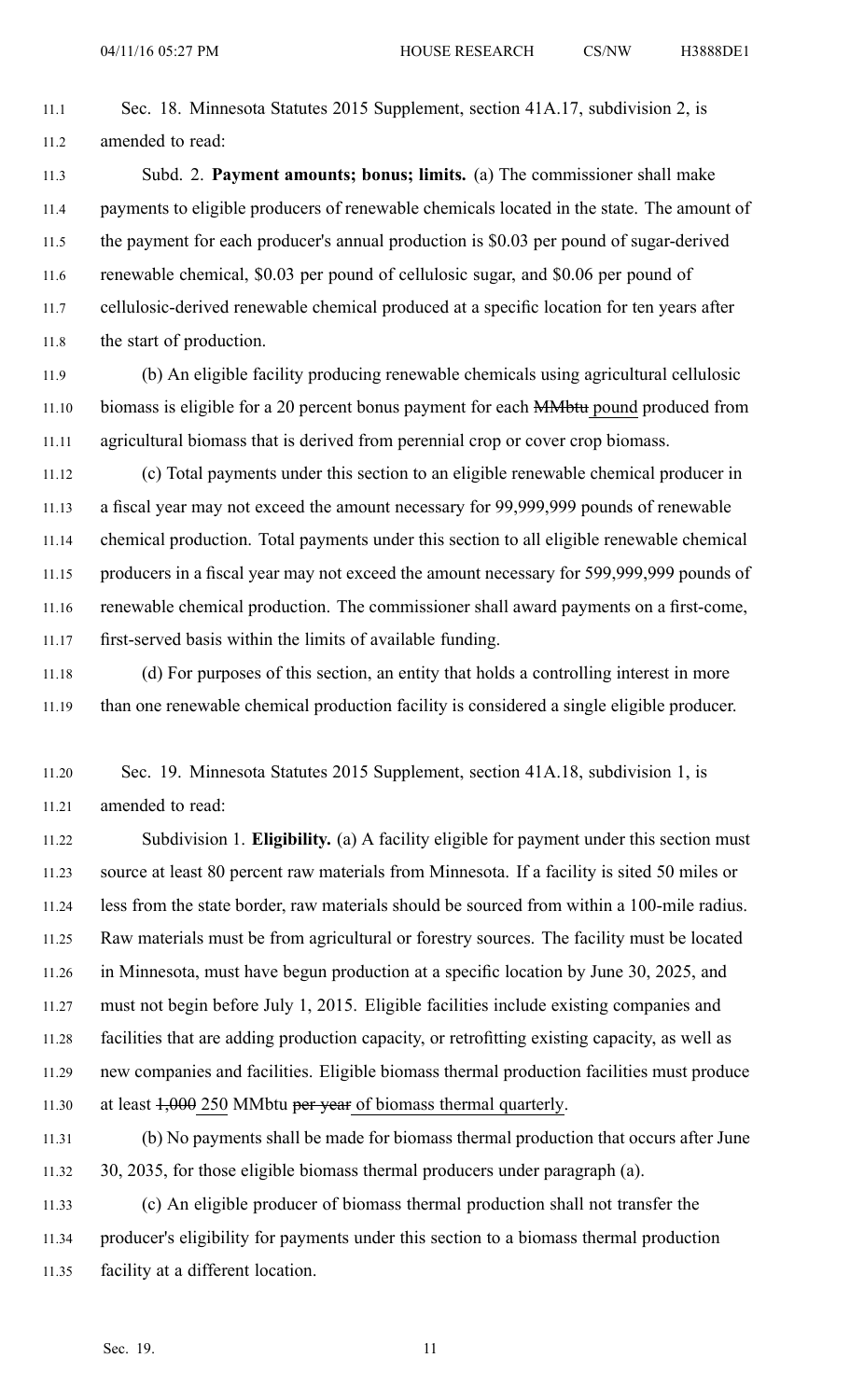- 12.1 (d) A producer that ceases production for any reason is ineligible to receive 12.2 payments under this section until the producer resumes production.
- 12.3 (e) Biofuel production for which paymen<sup>t</sup> has been received under section 41A.16, 12.4 and renewable chemical production for which paymen<sup>t</sup> has been received under section 12.5 41A.17, are not eligible for paymen<sup>t</sup> under this section.
- 12.6 Sec. 20. Minnesota Statutes 2015 Supplement, section 116D.04, subdivision 2a, 12.7 is amended to read:

12.8 Subd. 2a. **When prepared.** Where there is potential for significant environmental 12.9 effects resulting from any major governmental action, the action shall be preceded by <sup>a</sup> 12.10 detailed environmental impact statement prepared by the responsible governmental unit. 12.11 The environmental impact statement shall be an analytical rather than an encyclopedic 12.12 document which describes the proposed action in detail, analyzes its significant 12.13 environmental impacts, discusses appropriate alternatives to the proposed action and 12.14 their impacts, and explores methods by which adverse environmental impacts of an 12.15 action could be mitigated. The environmental impact statement shall also analyze those 12.16 economic, employment, and sociological effects that cannot be avoided should the action 12.17 be implemented. To ensure its use in the decision-making process, the environmental 12.18 impact statement shall be prepared as early as practical in the formulation of an action.

12.19 (a) The board shall by rule establish categories of actions for which environmental 12.20 impact statements and for which environmental assessment worksheets shall be prepared 12.21 as well as categories of actions for which no environmental review is required under this 12.22 section. A mandatory environmental assessment worksheet shall not be required for the 12.23 expansion of an ethanol plant, as defined in section 41A.09, subdivision 2a, paragraph 12.24 (b), or the conversion of an ethanol plant to <sup>a</sup> biobutanol facility or the expansion of <sup>a</sup> 12.25 biobutanol facility as defined in section 41A.105 41A.15, subdivision  $\pm a$  2d, based on 12.26 the capacity of the expanded or converted facility to produce alcohol fuel, but must be 12.27 required if the ethanol plant or biobutanol facility meets or exceeds thresholds of other 12.28 categories of actions for which environmental assessment worksheets must be prepared. 12.29 The responsible governmental unit for an ethanol plant or biobutanol facility project for 12.30 which an environmental assessment worksheet is prepared shall be the state agency with 12.31 the greatest responsibility for supervising or approving the project as <sup>a</sup> whole.

12.32 A mandatory environmental impact statement shall not be required for <sup>a</sup> facility 12.33 or plant located outside the seven-county metropolitan area that produces less than 12.34 125,000,000 gallons of ethanol, biobutanol, or cellulosic biofuel annually, or produces less 12.35 than 400,000 tons of chemicals annually, if the facility or plant is: an ethanol plant, as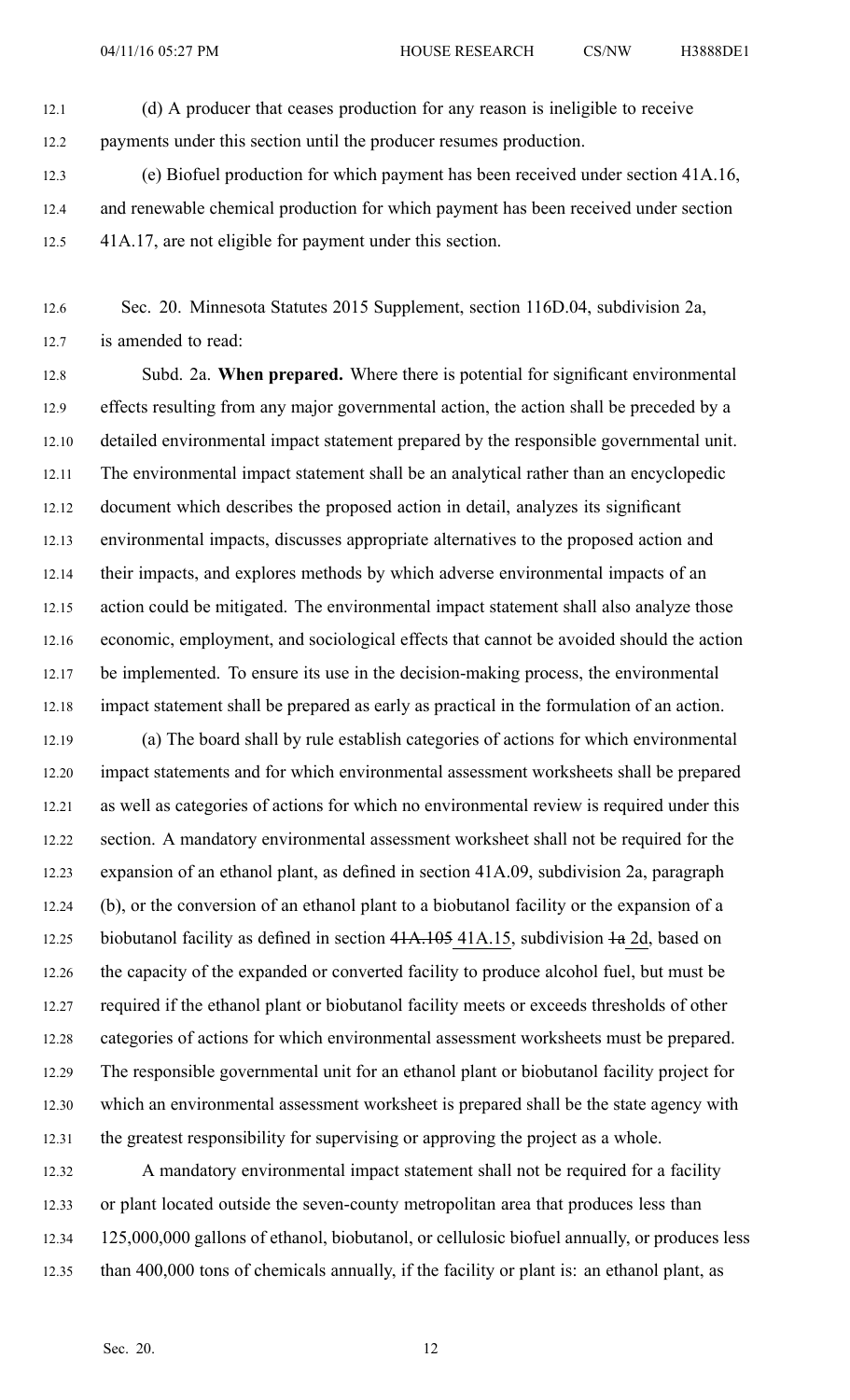13.1 defined in section 41A.09, subdivision 2a, paragraph (b); <sup>a</sup> biobutanol facility, as defined 13.2 in section  $41A.105\,41A.15$ , subdivision  $1a$ , clause  $(1)$  2d; or a cellulosic biofuel facility. 13.3 A facility or plant that only uses <sup>a</sup> cellulosic feedstock to produce chemical products for 13.4 use by another facility as <sup>a</sup> feedstock shall not be considered <sup>a</sup> fuel conversion facility as 13.5 used in rules adopted under this chapter.

13.6 (b) The responsible governmental unit shall promptly publish notice of the 13.7 completion of an environmental assessment worksheet by publishing the notice in at least 13.8 one newspaper of general circulation in the geographic area where the project is proposed, 13.9 by posting the notice on <sup>a</sup> Web site that has been designated as the official publication site 13.10 for publication of proceedings, public notices, and summaries of <sup>a</sup> political subdivision in 13.11 which the project is proposed, or in any other manner determined by the board and shall 13.12 provide copies of the environmental assessment worksheet to the board and its member 13.13 agencies. Comments on the need for an environmental impact statement may be submitted 13.14 to the responsible governmental unit during <sup>a</sup> 30-day period following publication of the 13.15 notice that an environmental assessment worksheet has been completed. The responsible 13.16 governmental unit's decision on the need for an environmental impact statement shall be 13.17 based on the environmental assessment worksheet and the comments received during the 13.18 comment period, and shall be made within 15 days after the close of the comment period. 13.19 The board's chair may extend the 15-day period by not more than 15 additional days upon 13.20 the reques<sup>t</sup> of the responsible governmental unit.

13.21 (c) An environmental assessment worksheet shall also be prepared for <sup>a</sup> proposed 13.22 action whenever material evidence accompanying <sup>a</sup> petition by not less than 100 13.23 individuals who reside or own property in the state, submitted before the proposed 13.24 project has received final approval by the appropriate governmental units, demonstrates 13.25 that, because of the nature or location of <sup>a</sup> proposed action, there may be potential for 13.26 significant environmental effects. Petitions requesting the preparation of an environmental 13.27 assessment worksheet shall be submitted to the board. The chair of the board shall 13.28 determine the appropriate responsible governmental unit and forward the petition to it. 13.29 A decision on the need for an environmental assessment worksheet shall be made by 13.30 the responsible governmental unit within 15 days after the petition is received by the 13.31 responsible governmental unit. The board's chair may extend the 15-day period by not 13.32 more than 15 additional days upon reques<sup>t</sup> of the responsible governmental unit.

13.33 (d) Except in an environmentally sensitive location where Minnesota Rules, par<sup>t</sup> 13.34 4410.4300, subpart 29, item B, applies, the proposed action is exemp<sup>t</sup> from environmental 13.35 review under this chapter and rules of the board, if:

13.36 (1) the proposed action is: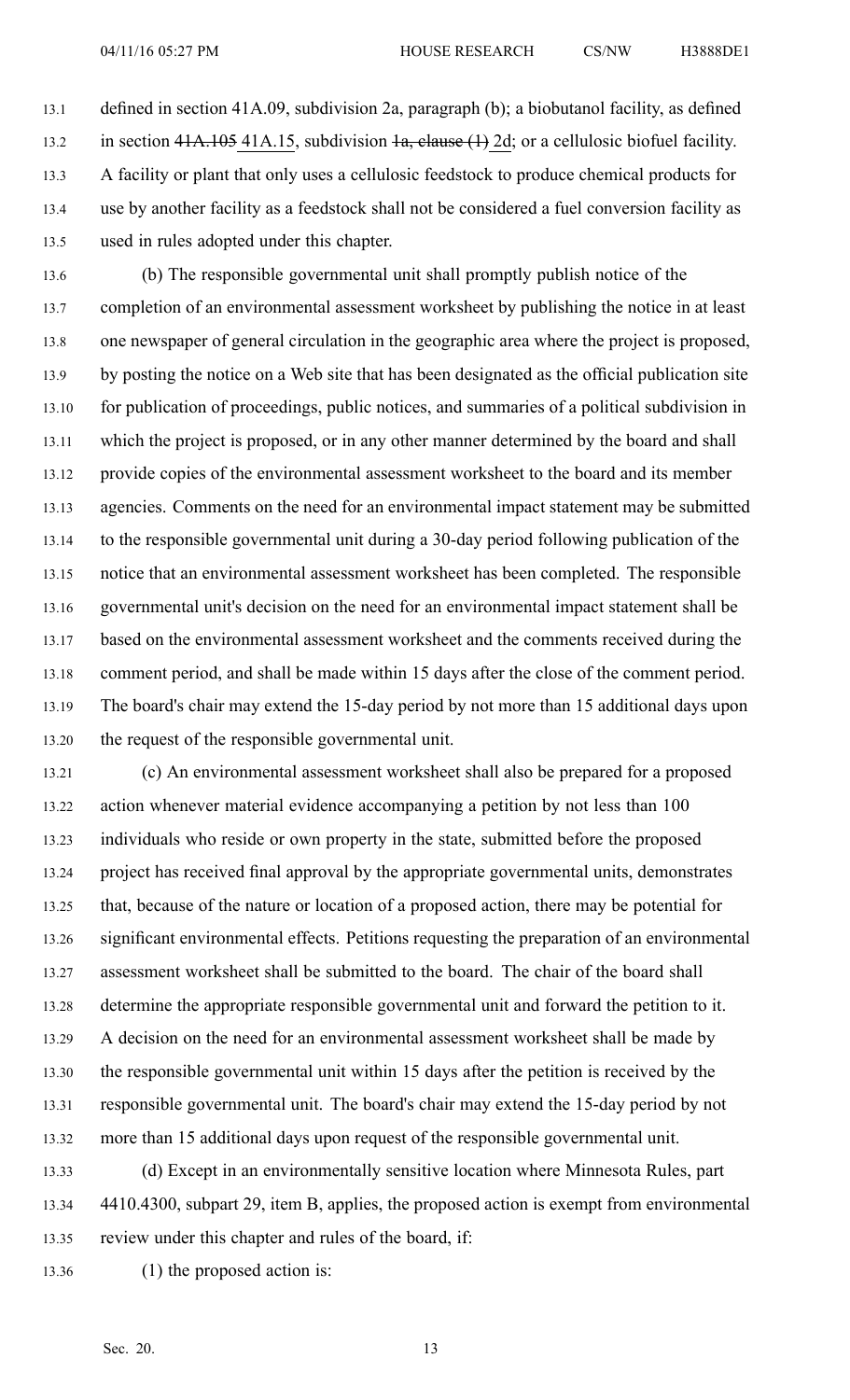14.1 (i) an animal feedlot facility with <sup>a</sup> capacity of less than 1,000 animal units; or

14.2 (ii) an expansion of an existing animal feedlot facility with <sup>a</sup> total cumulative 14.3 capacity of less than 1,000 animal units;

14.4 (2) the application for the animal feedlot facility includes <sup>a</sup> written commitment by 14.5 the proposer to design, construct, and operate the facility in full compliance with Pollution 14.6 Control Agency feedlot rules; and

14.7 (3) the county board holds <sup>a</sup> public meeting for citizen input at least ten business 14.8 days prior to the Pollution Control Agency or county issuing <sup>a</sup> feedlot permit for the 14.9 animal feedlot facility unless another public meeting for citizen input has been held with 14.10 regard to the feedlot facility to be permitted. The exemption in this paragraph is in 14.11 addition to other exemptions provided under other law and rules of the board.

14.12 (e) The board may, prior to final approval of <sup>a</sup> proposed project, require preparation 14.13 of an environmental assessment worksheet by <sup>a</sup> responsible governmental unit selected 14.14 by the board for any action where environmental review under this section has not been 14.15 specifically provided for by rule or otherwise initiated.

14.16 (f) An early and open process shall be utilized to limit the scope of the environmental 14.17 impact statement to <sup>a</sup> discussion of those impacts, which, because of the nature or location 14.18 of the project, have the potential for significant environmental effects. The same process 14.19 shall be utilized to determine the form, content and level of detail of the statement as well 14.20 as the alternatives which are appropriate for consideration in the statement. In addition, 14.21 the permits which will be required for the proposed action shall be identified during the 14.22 scoping process. Further, the process shall identify those permits for which information 14.23 will be developed concurrently with the environmental impact statement. The board 14.24 shall provide in its rules for the expeditious completion of the scoping process. The 14.25 determinations reached in the process shall be incorporated into the order requiring the 14.26 preparation of an environmental impact statement.

14.27 (g) The responsible governmental unit shall, to the extent practicable, avoid 14.28 duplication and ensure coordination between state and federal environmental review 14.29 and between environmental review and environmental permitting. Whenever practical, 14.30 information needed by <sup>a</sup> governmental unit for making final decisions on permits 14.31 or other actions required for <sup>a</sup> proposed project shall be developed in conjunction 14.32 with the preparation of an environmental impact statement. When an environmental 14.33 impact statement is prepared for <sup>a</sup> project requiring multiple permits for which two or 14.34 more agencies' decision processes include either mandatory or discretionary hearings 14.35 before <sup>a</sup> hearing officer prior to the agencies' decision on the permit, the agencies 14.36 may, notwithstanding any law or rule to the contrary, conduct the hearings in <sup>a</sup> single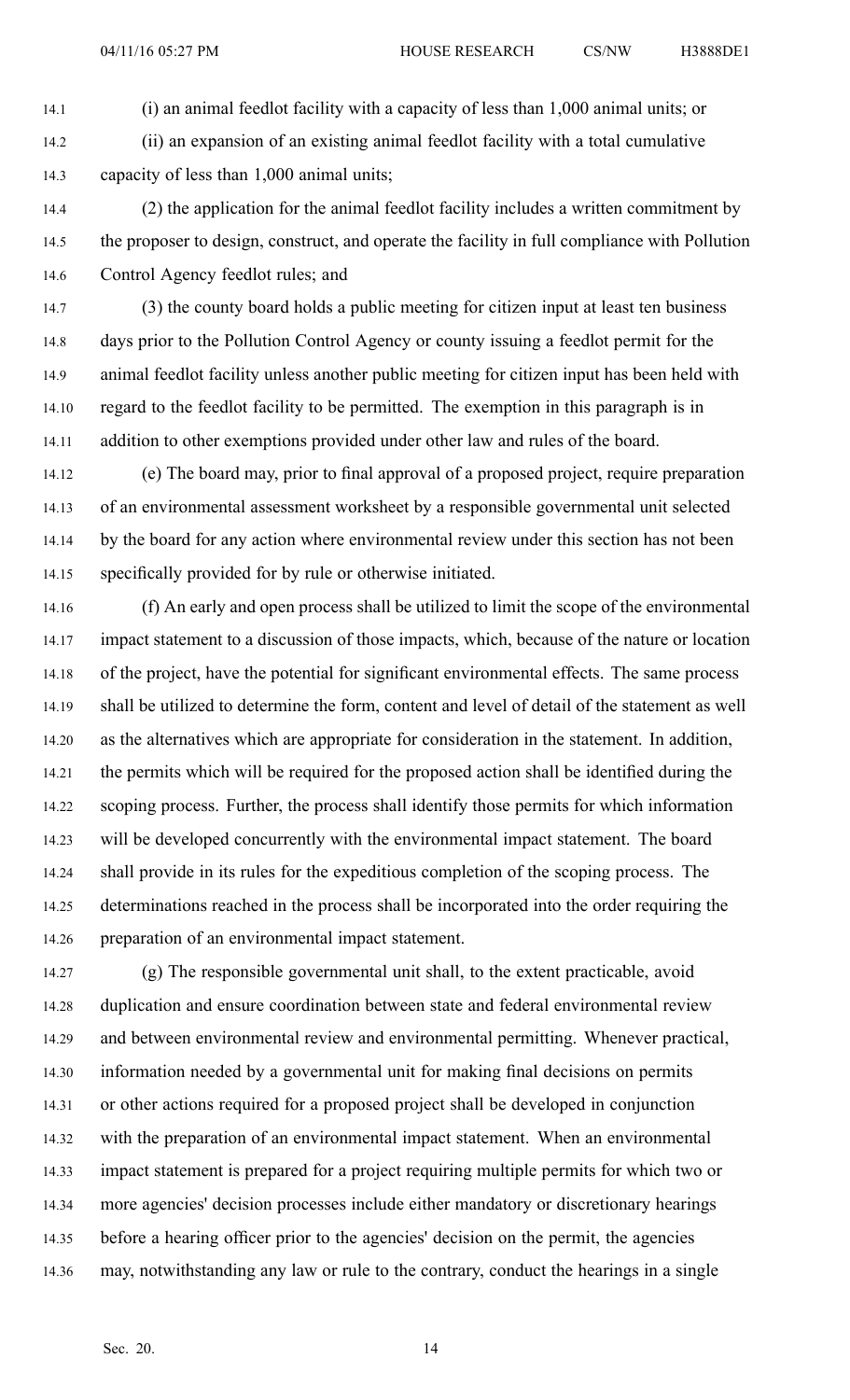15.1 consolidated hearing process if requested by the proposer. All agencies having jurisdiction 15.2 over <sup>a</sup> permit that is included in the consolidated hearing shall participate. The responsible 15.3 governmental unit shall establish appropriate procedures for the consolidated hearing 15.4 process, including procedures to ensure that the consolidated hearing process is consistent 15.5 with the applicable requirements for each permit regarding the rights and duties of parties to 15.6 the hearing, and shall utilize the earliest applicable hearing procedure to initiate the hearing.

15.7 (h) An environmental impact statement shall be prepared and its adequacy 15.8 determined within 280 days after notice of its preparation unless the time is extended by 15.9 consent of the parties or by the governor for good cause. The responsible governmental 15.10 unit shall determine the adequacy of an environmental impact statement, unless within 60 15.11 days after notice is published that an environmental impact statement will be prepared, 15.12 the board chooses to determine the adequacy of an environmental impact statement. If an 15.13 environmental impact statement is found to be inadequate, the responsible governmental 15.14 unit shall have 60 days to prepare an adequate environmental impact statement.

15.15 (i) The proposer of <sup>a</sup> specific action may include in the information submitted to the 15.16 responsible governmental unit <sup>a</sup> preliminary draft environmental impact statement under 15.17 this section on that action for review, modification, and determination of completeness and 15.18 adequacy by the responsible governmental unit. A preliminary draft environmental impact 15.19 statement prepared by the project proposer and submitted to the responsible governmental 15.20 unit shall identify or include as an appendix all studies and other sources of information 15.21 used to substantiate the analysis contained in the preliminary draft environmental impact 15.22 statement. The responsible governmental unit shall require additional studies, if needed, 15.23 and obtain from the project proposer all additional studies and information necessary for 15.24 the responsible governmental unit to perform its responsibility to review, modify, and 15.25 determine the completeness and adequacy of the environmental impact statement.

15.26 Sec. 21. Laws 2015, First Special Session chapter 4, article 1, section 2, subdivision 4, 15.27 is amended to read:

15.28 Subd. 4. **Agriculture, Bioenergy, and** 15.29 **Bioproduct Advancement** 14,993,000 19,010,000

- 15.30 \$4,483,000 the first year and \$8,500,000 the
- 15.31 second year are for transfer to the agriculture
- 15.32 research, education, extension, and
- 15.33 technology transfer account under Minnesota
- 15.34 Statutes, section 41A.14, subdivision 3.
- 15.35 The transfer in this paragraph includes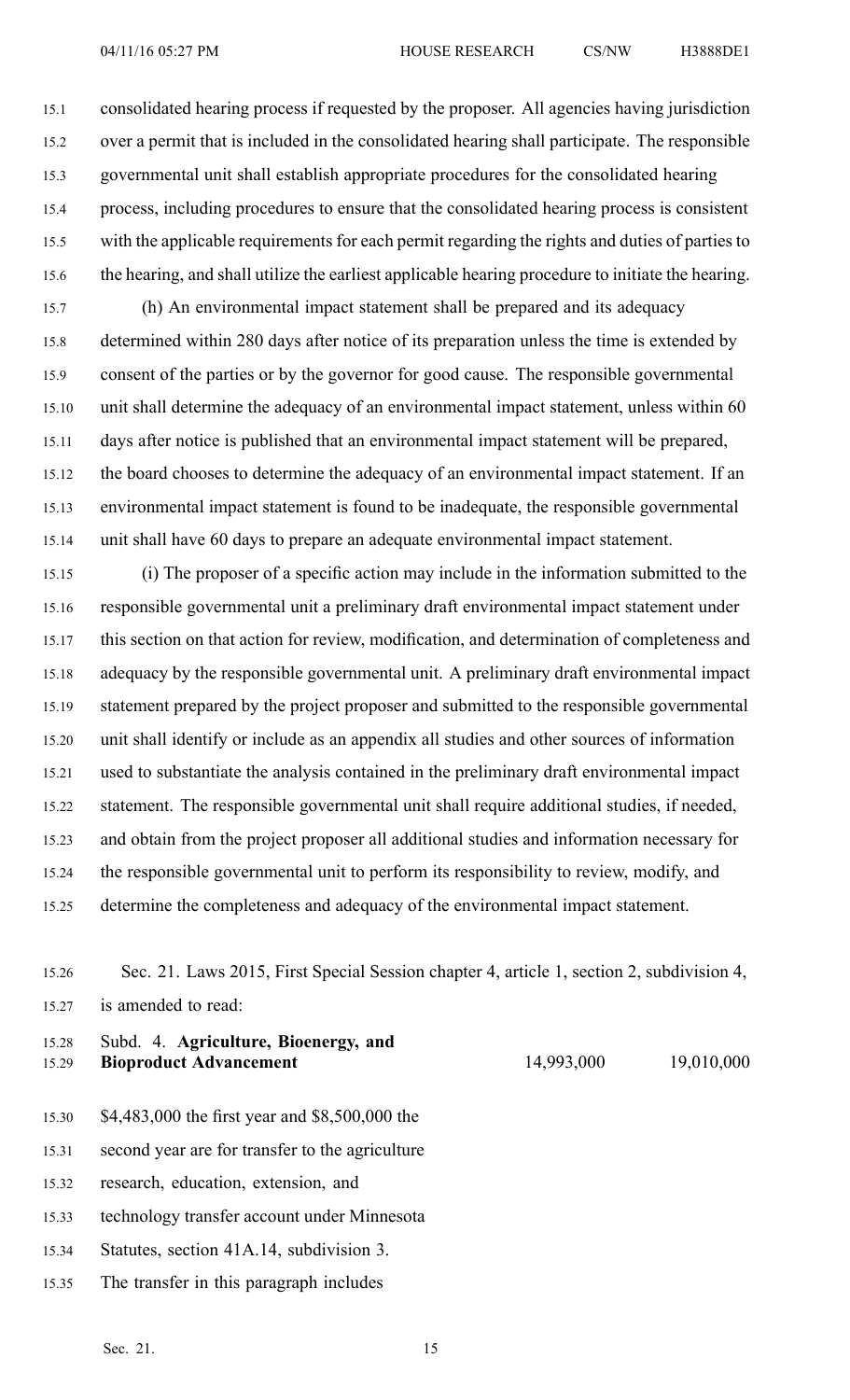| H3888DE1 |  |  |  |
|----------|--|--|--|
|----------|--|--|--|

| 16.1  | money for plant breeders at the University        |
|-------|---------------------------------------------------|
| 16.2  | of Minnesota for wild rice, potatoes, and         |
| 16.3  | grapes. Of these amounts, at least \$600,000      |
| 16.4  | each year is for agriculture rapid response       |
| 16.5  | the Minnesota Agricultural Experiment             |
| 16.6  | <b>Station's Agriculture Rapid Response Fund</b>  |
| 16.7  | under Minnesota Statutes, section 41A.14,         |
| 16.8  | subdivision 1, clause $(2)$ . Of the amount       |
| 16.9  | appropriated in this paragraph, \$1,000,000       |
| 16.10 | each year is for transfer to the Board of         |
| 16.11 | Regents of the University of Minnesota for        |
| 16.12 | research to determine (1) what is causing         |
| 16.13 | avian influenza, (2) why some fowl are more       |
| 16.14 | susceptible, and (3) prevention measures that     |
| 16.15 | can be taken. Of the amount appropriated          |
| 16.16 | in this paragraph, \$2,000,000 each year          |
| 16.17 | is for grants to the Minnesota Agriculture        |
| 16.18 | Education Leadership Council to enhance           |
| 16.19 | agricultural education with priority given        |
| 16.20 | to Farm Business Management challenge             |
| 16.21 | grants. The commissioner shall transfer the       |
| 16.22 | remaining grant funds in this appropriation       |
| 16.23 | each year to the Board of Regents of the          |
| 16.24 | University of Minnesota for purposes of           |
| 16.25 | Minnesota Statutes, section 41A.14.               |
| 16.26 | To the extent practicable, funds expended         |
| 16.27 | under Minnesota Statutes, section 41A.14,         |
| 16.28 | subdivision 1, clauses $(1)$ and $(2)$ , must     |
| 16.29 | supplement and not supplant existing sources      |
| 16.30 | and levels of funding. The commissioner may       |
| 16.31 | use up to 4.5 percent of this appropriation       |
| 16.32 | for costs incurred to administer the program.     |
| 16.33 | Any unencumbered balance does not cancel          |
| 16.34 | at the end of the first year and is available for |
| 16.35 | the second year.                                  |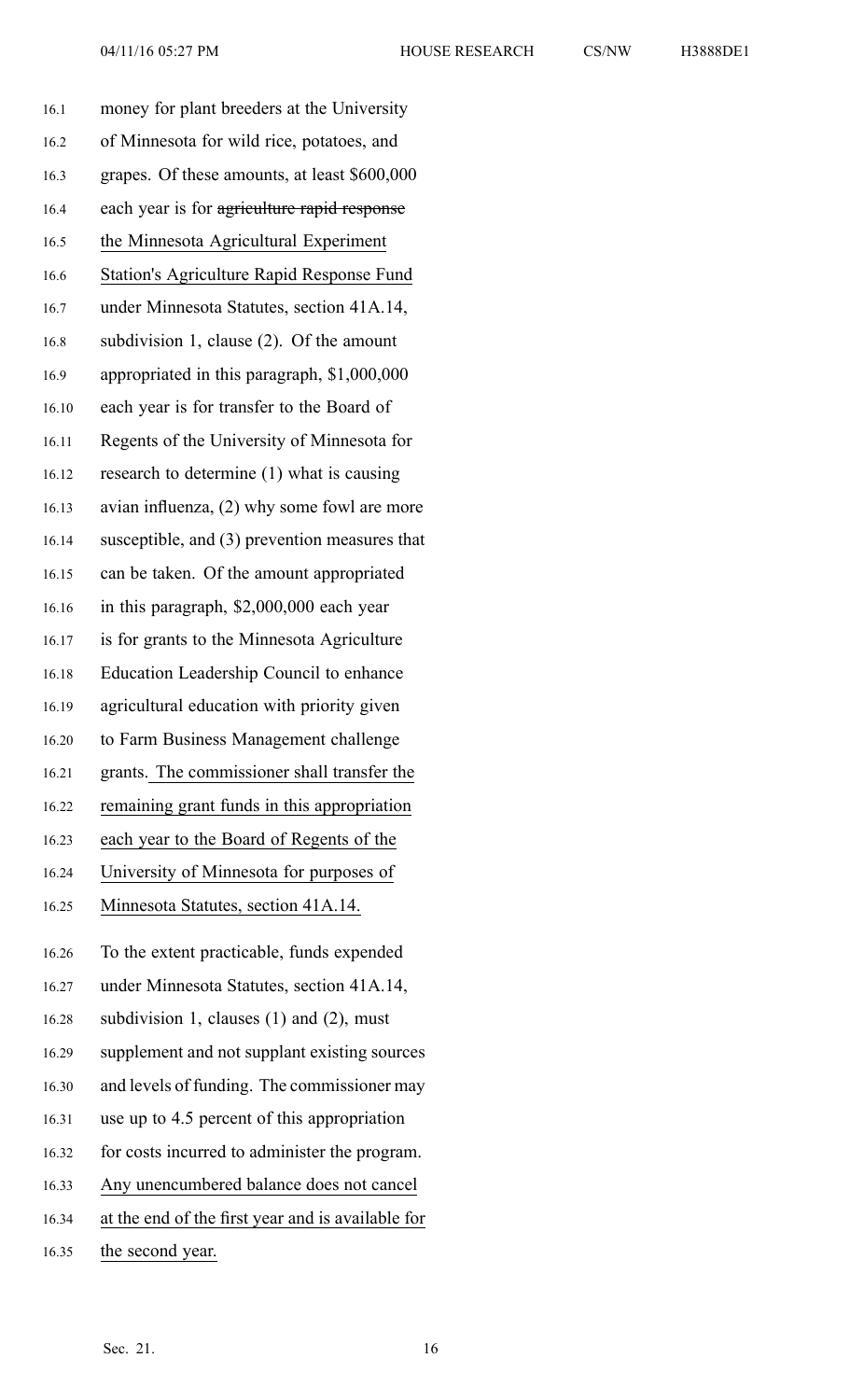17.1 \$10,235,000 the first year and \$10,235,000 17.2 the second year are for the agricultural 17.3 growth, research, and innovation program 17.4 in Minnesota Statutes, section 41A.12. No 17.5 later than February 1, 2016, and February 17.6 1, 2017, the commissioner must report to 17.7 the legislative committees with jurisdiction 17.8 over agriculture policy and finance regarding 17.9 the commissioner's accomplishments 17.10 and anticipated accomplishments in 17.11 the following areas: facilitating the 17.12 start-up, modernization, or expansion of 17.13 livestock operations including beginning 17.14 and transitioning livestock operations; 17.15 developing new markets for Minnesota 17.16 farmers by providing more fruits, vegetables, 17.17 meat, grain, and dairy for Minnesota school 17.18 children; assisting value-added agricultural 17.19 businesses to begin or expand, access new 17.20 markets, or diversify products; developing 17.21 urban agriculture; facilitating the start-up, 17.22 modernization, or expansion of other 17.23 beginning and transitioning farms including 17.24 loans under Minnesota Statutes, section 17.25 41B.056; sustainable agriculture on farm 17.26 research and demonstration; development or 17.27 expansion of food hubs and other alternative 17.28 community-based food distribution systems; 17.29 and research on bioenergy, biobased content, 17.30 or biobased formulated products and other 17.31 renewable energy development. The 17.32 commissioner may use up to 4.5 percen<sup>t</sup> 17.33 of this appropriation for costs incurred to 17.34 administer the program. Any unencumbered 17.35 balance does not cancel at the end of the first 17.36 year and is available for the second year.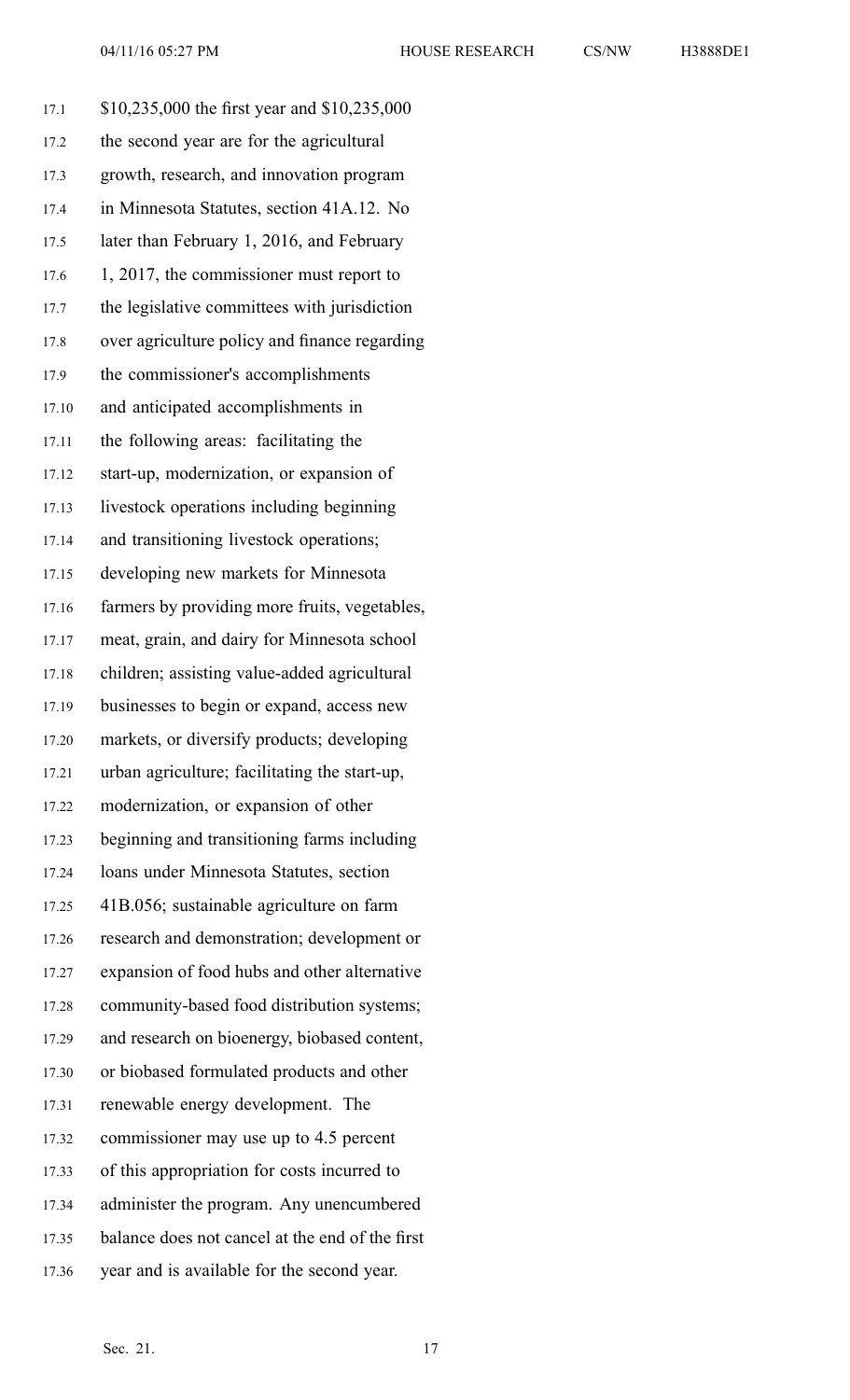| 16A.28, the appropriations encumbered<br>18.2<br>under contract on or before June 30, 2017, for<br>18.3<br>agricultural growth, research, and innovation<br>18.4<br>grants are available until June 30, 2019 2021.<br>18.5<br>The commissioner may use funds<br>18.6<br>appropriated for the agricultural growth,<br>18.7<br>research, and innovation program as provided<br>18.8<br>in this paragraph. The commissioner may<br>18.9<br>award grants to owners of Minnesota<br>18.10<br>facilities producing bioenergy, biobased<br>18.11 |  |
|-------------------------------------------------------------------------------------------------------------------------------------------------------------------------------------------------------------------------------------------------------------------------------------------------------------------------------------------------------------------------------------------------------------------------------------------------------------------------------------------------------------------------------------------|--|
|                                                                                                                                                                                                                                                                                                                                                                                                                                                                                                                                           |  |
|                                                                                                                                                                                                                                                                                                                                                                                                                                                                                                                                           |  |
|                                                                                                                                                                                                                                                                                                                                                                                                                                                                                                                                           |  |
|                                                                                                                                                                                                                                                                                                                                                                                                                                                                                                                                           |  |
|                                                                                                                                                                                                                                                                                                                                                                                                                                                                                                                                           |  |
|                                                                                                                                                                                                                                                                                                                                                                                                                                                                                                                                           |  |
|                                                                                                                                                                                                                                                                                                                                                                                                                                                                                                                                           |  |
|                                                                                                                                                                                                                                                                                                                                                                                                                                                                                                                                           |  |
|                                                                                                                                                                                                                                                                                                                                                                                                                                                                                                                                           |  |
|                                                                                                                                                                                                                                                                                                                                                                                                                                                                                                                                           |  |
| content, or a biobased formulated product;<br>18.12                                                                                                                                                                                                                                                                                                                                                                                                                                                                                       |  |
| to organizations that provide for on-station,<br>18.13                                                                                                                                                                                                                                                                                                                                                                                                                                                                                    |  |
| on-farm field scale research and outreach to<br>18.14                                                                                                                                                                                                                                                                                                                                                                                                                                                                                     |  |
| develop and test the agronomic and economic<br>18.15                                                                                                                                                                                                                                                                                                                                                                                                                                                                                      |  |
| requirements of diverse strands of prairie<br>18.16                                                                                                                                                                                                                                                                                                                                                                                                                                                                                       |  |
| plants and other perennials for bioenergy<br>18.17                                                                                                                                                                                                                                                                                                                                                                                                                                                                                        |  |
| systems; or to certain nongovernmental<br>18.18                                                                                                                                                                                                                                                                                                                                                                                                                                                                                           |  |
| entities. For the purposes of this paragraph,<br>18.19                                                                                                                                                                                                                                                                                                                                                                                                                                                                                    |  |
| "bioenergy" includes transportation fuels<br>18.20                                                                                                                                                                                                                                                                                                                                                                                                                                                                                        |  |
| derived from cellulosic material, as well as<br>18.21                                                                                                                                                                                                                                                                                                                                                                                                                                                                                     |  |
| the generation of energy for commercial heat,<br>18.22                                                                                                                                                                                                                                                                                                                                                                                                                                                                                    |  |
| industrial process heat, or electrical power<br>18.23                                                                                                                                                                                                                                                                                                                                                                                                                                                                                     |  |
| from cellulosic materials via gasification or<br>18.24                                                                                                                                                                                                                                                                                                                                                                                                                                                                                    |  |
| other processes. Grants are limited to 50<br>18.25                                                                                                                                                                                                                                                                                                                                                                                                                                                                                        |  |
| percent of the cost of research, technical<br>18.26                                                                                                                                                                                                                                                                                                                                                                                                                                                                                       |  |
| assistance, or equipment related to bioenergy,<br>18.27                                                                                                                                                                                                                                                                                                                                                                                                                                                                                   |  |
| biobased content, or biobased formulated<br>18.28                                                                                                                                                                                                                                                                                                                                                                                                                                                                                         |  |
| product production or \$500,000, whichever<br>18.29                                                                                                                                                                                                                                                                                                                                                                                                                                                                                       |  |
| is less. Grants to nongovernmental entities<br>18.30                                                                                                                                                                                                                                                                                                                                                                                                                                                                                      |  |
| for the development of business plans and<br>18.31                                                                                                                                                                                                                                                                                                                                                                                                                                                                                        |  |
| structures related to community ownership<br>18.32                                                                                                                                                                                                                                                                                                                                                                                                                                                                                        |  |
| of eligible bioenergy facilities together may<br>18.33                                                                                                                                                                                                                                                                                                                                                                                                                                                                                    |  |
| not exceed \$150,000. The commissioner<br>18.34                                                                                                                                                                                                                                                                                                                                                                                                                                                                                           |  |
| shall make a good-faith effort to select<br>18.35                                                                                                                                                                                                                                                                                                                                                                                                                                                                                         |  |
| projects that have merit and, when taken<br>18.36                                                                                                                                                                                                                                                                                                                                                                                                                                                                                         |  |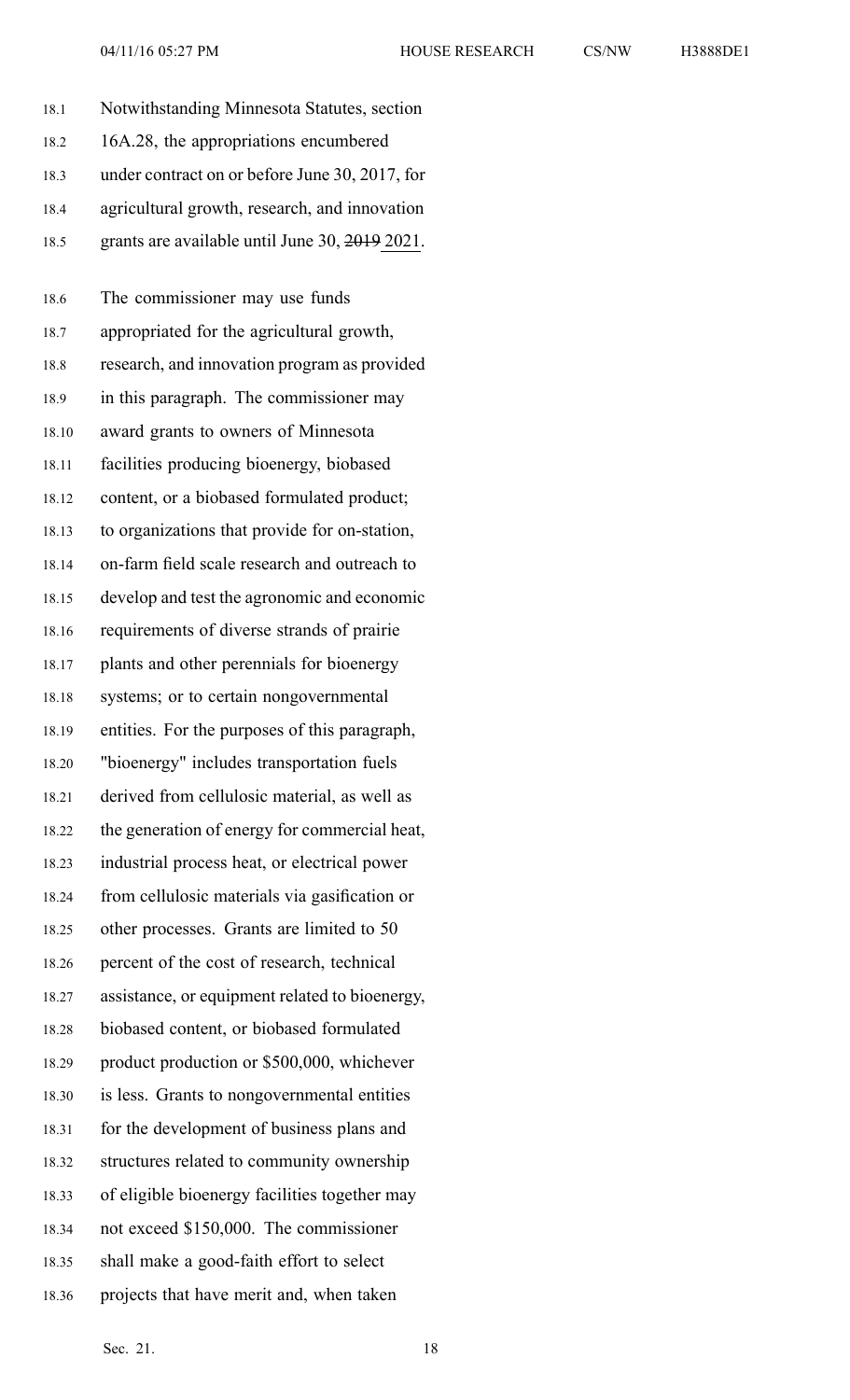| 19.1  | together, represent a variety of bioenergy    |
|-------|-----------------------------------------------|
| 19.2  | technologies, biomass feedstocks, and         |
| 19.3  | geographic regions of the state. Projects     |
| 19.4  | must have a qualified engineer provide        |
| 19.5  | certification on the technology and fuel      |
| 19.6  | source. Grantees must provide reports at the  |
| 19.7  | request of the commissioner.                  |
| 19.8  | Of the amount appropriated for the            |
| 19.9  | agricultural growth, research, and innovation |
| 19.10 | program in this subdivision, \$1,000,000 the  |
| 19.11 | first year and \$1,000,000 the second year    |
| 19.12 | are for distribution in equal amounts to each |
| 19.13 | of the state's county fairs to preserve and   |
| 19.14 | promote Minnesota agriculture.                |
| 19.15 | Of the amount appropriated for the            |
| 19.16 | agricultural growth, research, and innovation |
| 19.17 | program in this subdivision, \$500,000 in     |
| 19.18 | fiscal year $2016$ and $$1,500,000$ in fiscal |
| 19.19 | year 2017 are for incentive payments          |
| 19.20 | under Minnesota Statutes, sections 41A.16,    |
| 19.21 | 41A.17, and 41A.18. If the appropriation      |
| 19.22 | exceeds the total amount for which all        |
| 19.23 | producers are eligible in a fiscal year, the  |
| 19.24 | balance of the appropriation is available     |
| 19.25 | to the commissioner for the agricultural      |
| 19.26 | growth, research, and innovation program.     |
| 19.27 | Notwithstanding Minnesota Statutes,           |
| 19.28 | section 16A.28, the first year appropriation  |
| 19.29 | is available until June 30, 2017, and the     |
| 19.30 | second year appropriation is available until  |
| 19.31 | June 30, 2018. The commissioner may use       |
| 19.32 | up to 4.5 percent of the appropriation for    |
| 19.33 | administration of the incentive payment       |

19.34 programs.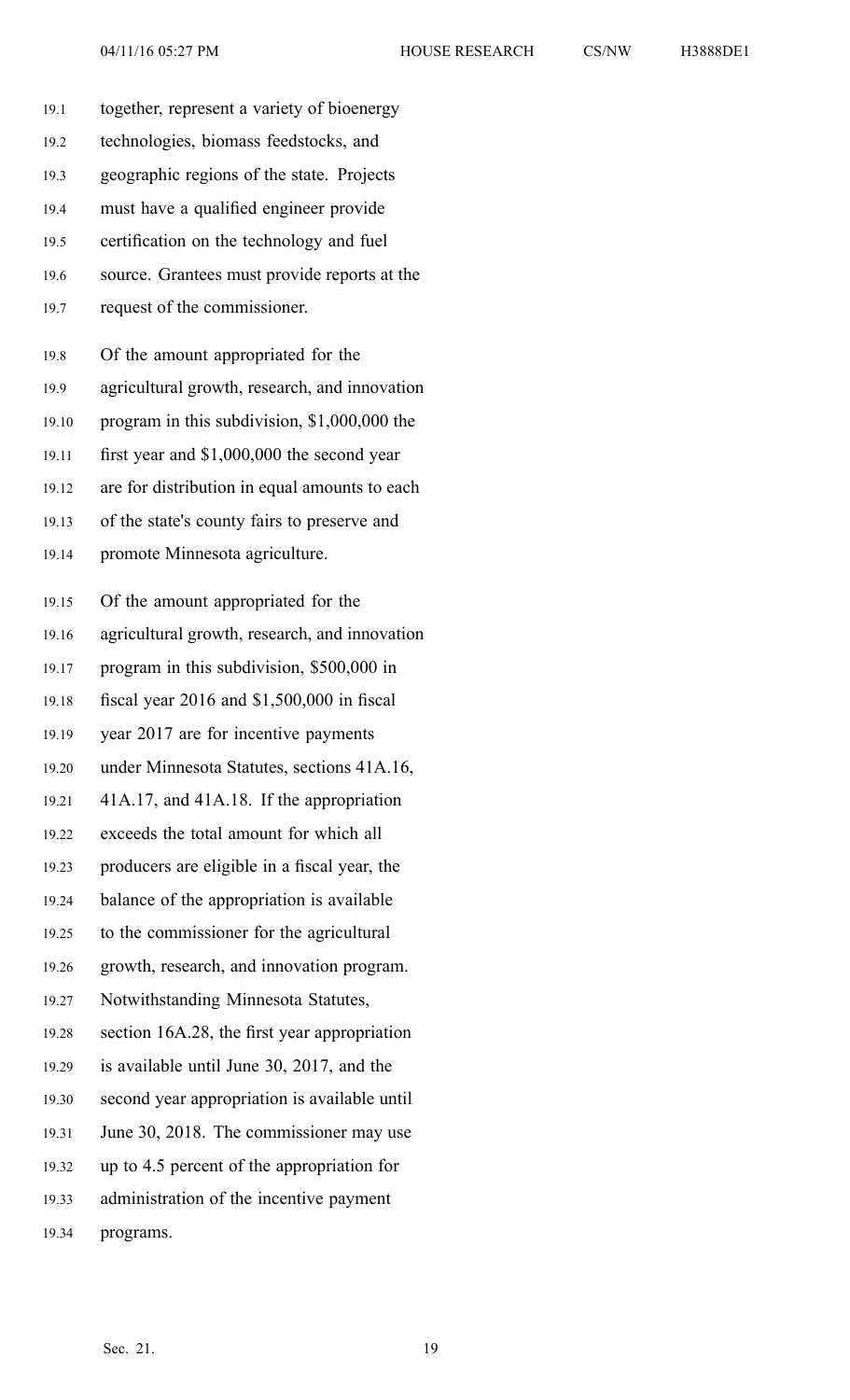| 20.1  | Of the amount appropriated for the             |
|-------|------------------------------------------------|
| 20.2  | agricultural growth, research, and innovation  |
| 20.3  | program in this subdivision, \$250,000         |
| 20.4  | the first year is for grants to communities    |
| 20.5  | to develop or expand food hubs and             |
| 20.6  | other alternative community-based food         |
| 20.7  | distribution systems. Of this amount,          |
| 20.8  | \$50,000 is for the commissioner to consult    |
| 20.9  | with existing food hubs, alternative           |
| 20.10 | community-based food distribution systems,     |
| 20.11 | and University of Minnesota Extension          |
| 20.12 | to identify best practices for use by other    |
| 20.13 | Minnesota communities. No later than           |
| 20.14 | December 15, 2015, the commissioner must       |
| 20.15 | report to the legislative committees with      |
| 20.16 | jurisdiction over agriculture and health       |
| 20.17 | regarding the status of emerging alternative   |
| 20.18 | community-based food distribution systems      |
| 20.19 | in the state along with recommendations        |
| 20.20 | to eliminate any barriers to success. Any      |
| 20.21 | unencumbered balance does not cancel at the    |
| 20.22 | end of the first year and is available for the |
| 20.23 | second year. This is a onetime appropriation.  |
|       |                                                |
| 20.24 | \$250,000 the first year and \$250,000 the     |
| 20.25 | second year are for grants that enable         |
| 20.26 | retail petroleum dispensers to dispense        |
| 20.27 | biofuels to the public in accordance with the  |
| 20.28 | biofuel replacement goals established under    |

20.29 Minnesota Statutes, section 239.7911. A

20.30 retail petroleum dispenser selling petroleum

20.31 for use in spark ignition engines for vehicle

20.32 model years after 2000 is eligible for gran<sup>t</sup>

20.33 money under this paragraph if the retail

20.34 petroleum dispenser has no more than 15

20.35 retail petroleum dispensing sites and each

20.36 site is located in Minnesota. The gran<sup>t</sup>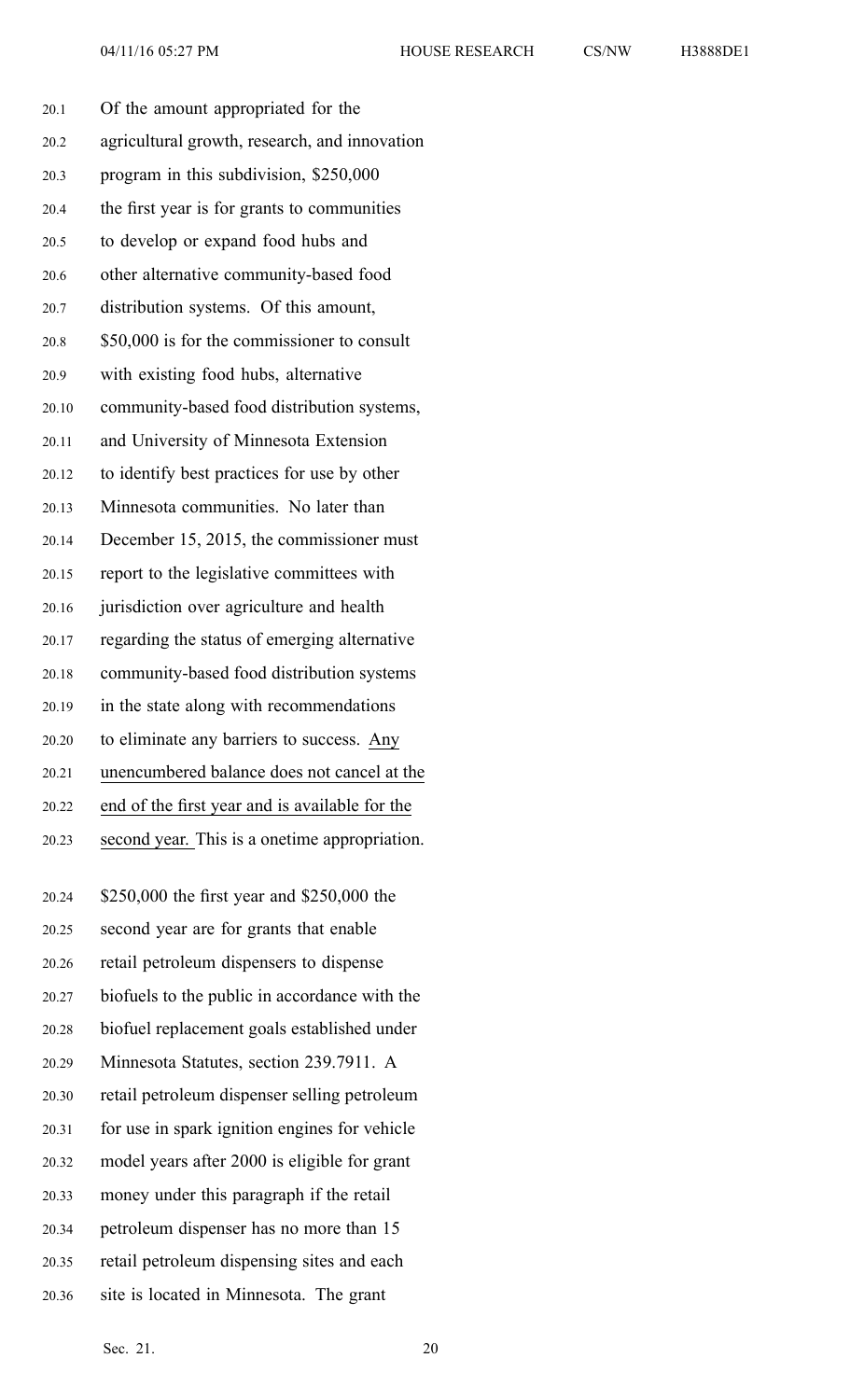| money received under this paragraph must        |
|-------------------------------------------------|
| be used for the installation of appropriate     |
| technology that uses fuel dispensing            |
| equipment appropriate for at least one fuel     |
| dispensing site to dispense gasoline that is    |
| blended with 15 percent of agriculturally       |
| derived, denatured ethanol, by volume, and      |
| appropriate technical assistance related to     |
| the installation. A grant award must not        |
| exceed 85 percent of the cost of the technical  |
| assistance and appropriate technology,          |
| including remetering of and retrofits for       |
| retail petroleum dispensers and replacement     |
| of petroleum dispenser projects. The            |
| commissioner may use up to \$35,000 of this     |
| appropriation for administrative expenses.      |
| The commissioner shall cooperate with           |
| biofuel stakeholders in the implementation      |
| of the grant program. The commissioner          |
| must report to the legislative committees       |
| with jurisdiction over agriculture policy and   |
| finance by February 1 each year, detailing      |
| the number of grants awarded under this         |
| paragraph and the projected effect of the grant |
| program on meeting the biofuel replacement      |
| goals under Minnesota Statutes, section         |
| 239.7911. These are onetime appropriations.     |
| \$25,000 the first year and \$25,000 the second |
| year are for grants to the Southern Minnesota   |
| Initiative Foundation to promote local foods    |
| through an annual event that raises public      |
| awareness of local foods and connects local     |
| food producers and processors with potential    |
| buyers.                                         |
|                                                 |

## 21.35 **EFFECTIVE DATE.** This section is effective the day following final enactment.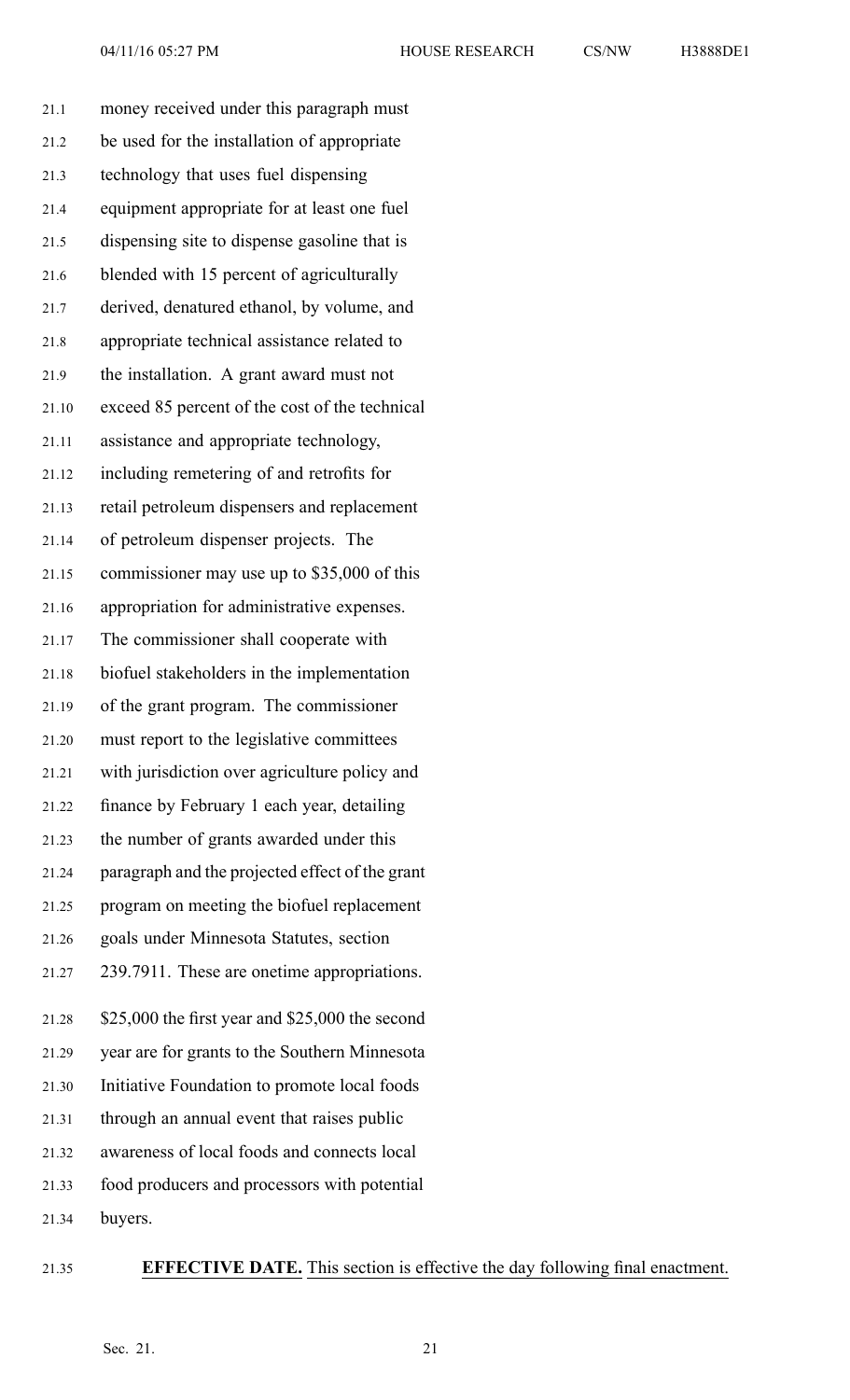| 22.1  | Sec. 22. Laws 2015, First Special Session chapter 4, article 1, section 5, is amended to         |
|-------|--------------------------------------------------------------------------------------------------|
| 22.2  | read:                                                                                            |
| 22.3  | Sec. 5. AVIAN INFLUENZA RESPONSE ACTIVITIES; EMERGENCY                                           |
| 22.4  | PREPAREDNESS; APPROPRIATIONS AND TRANSFERS.                                                      |
| 22.5  | (a) $\frac{1}{3},619,000$ \$519,000 is appropriated from the general fund in fiscal year 2016 to |
| 22.6  | the commissioner of agriculture for avian influenza emergency response activities. The           |
| 22.7  | commissioner may use money appropriated under this paragraph to purchase necessary               |
| 22.8  | euthanasia and composting equipment and to reimburse costs incurred by local units of            |
| 22.9  | government directly related to avian influenza emergency response activities that are not        |
| 22.10 | eligible for federal reimbursement. This appropriation is available the day following final      |
| 22.11 | enactment until June 30, 2017.                                                                   |
| 22.12 | (b) $$1,853,000$ is appropriated from the general fund in fiscal year 2016 to the                |
| 22.13 | Board of Animal Health for avian influenza emergency response activities. The Board              |
| 22.14 | may use money appropriated under this paragraph to purchase necessary euthanasia and             |
| 22.15 | composting equipment. This appropriation is available the day following final enactment          |
| 22.16 | until June 30, 2017. any animal disease emergency response or planning activity,                 |
| 22.17 | including but not limited to:                                                                    |
| 22.18 | (1) the retention of staff trained in disease response;                                          |
| 22.19 | (2) costs associated with the relocation and expansion of the Minnesota Poultry                  |
| 22.20 | Testing Laboratory;                                                                              |
| 22.21 | (3) the identification of risk factors for disease transmission; and                             |
| 22.22 | (4) the implementation of strategies to prevent or reduce the risk of disease                    |
| 22.23 | introduction and transmission.                                                                   |
| 22.24 | This appropriation is available the day following final enactment until June 30, 2019.           |
| 22.25 | (c) \$103,000 is appropriated from the general fund in fiscal year 2016 to the                   |
| 22.26 | commissioner of health for avian influenza emergency response activities. This                   |
| 22.27 | appropriation is available the day following final enactment until June 30, 2017.                |
| 22.28 | (d) \$350,000 is appropriated from the general fund in fiscal year 2016 to the                   |
| 22.29 | commissioner of natural resources for sampling wild animals to detect and monitor the            |
| 22.30 | avian influenza virus. This appropriation may also be used to conduct serology sampling,         |
| 22.31 | in consultation with the Board of Animal Health and the University of Minnesota Pomeroy          |
| 22.32 | Chair in Avian Health, from birds within a control zone and outside of a control zone.           |
| 22.33 | This appropriation is available the day following final enactment until June 30, 2017.           |
| 22.34 | (e) \$544,000 is appropriated from the general fund in fiscal year 2016 to the                   |
| 22.35 | commissioner of public safety to operate the State Emergency Operation Center in                 |
| 22.36 | coordination with the statewide avian influenza response activities. Appropriations              |